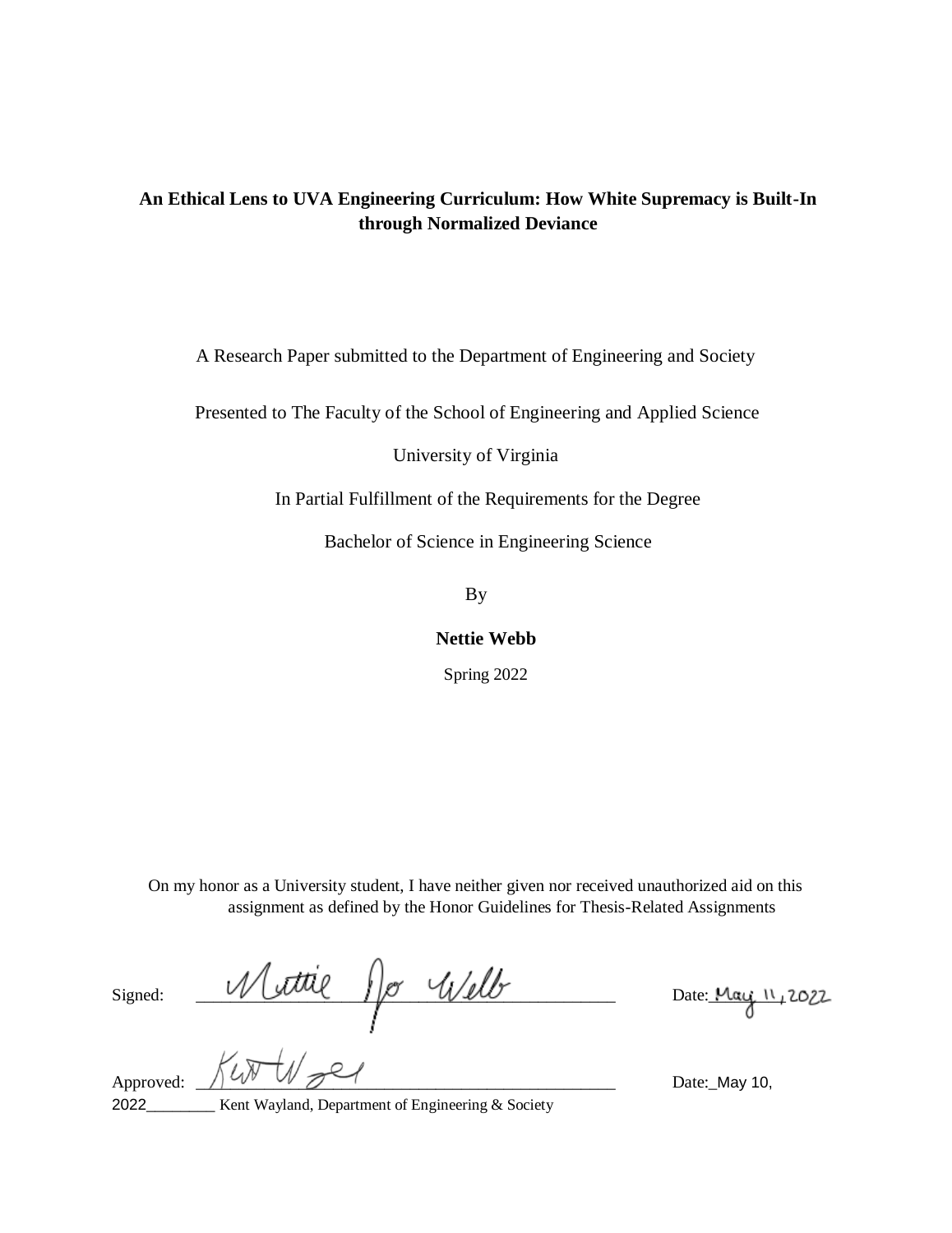#### **Introduction**

White supremacy is the "social, economic, and political systems that collectively enable white people to maintain power over people of other races" (Merriam-Webster, n.d.). After the protests in response to George Floyd and Breonna Taylor's murders, universities, corporations, and leaders were called to be accountable for their role in perpetuating violent racism and the history of white supremacy in the United States. Engineers also responded to these events in the Journal on Engineering Education's October 2020 issue. Here, engineering professors — almost all from marginalized backgrounds— highlight how engineering curriculum and the discipline contribute to upholding white supremacy. The journal focuses on how the white male perspective has been centered in engineering education curriculum and pedagogy because of the influence of the industrial revolution, colonization, and capitalism (Kelly C., 2020). Since engineers are the designers of society, they have had a tremendous role in the physical manifestation of colonization. Engineers are major actors in this process because they displace communities, site pollutants in specific areas, and control who has input on designs and science. Without engineers' actions, the construction and process of colonization would be greatly scaled back. At institutions, like the University of Virginia (UVA), founded on principles of white supremacy, racism in design is further implicitly and explicitly enforced through its structures, legacies, and environments. In a local community approach, Students and Teachers Revolutionizing Inclusivity Values in Engineering (STRIVE) developed interventions that target the intersection of these oppressive systems at UVA.

Racism is endemic in our society because it was built into the structures and systems we occupy. This includes how we do research, apply those findings, and educate individuals on that knowledge. Western colonizers dehumanized BIPOC communities into objects that were considered 'wastelands'. Colonization occurred as the country violently expanded, occupied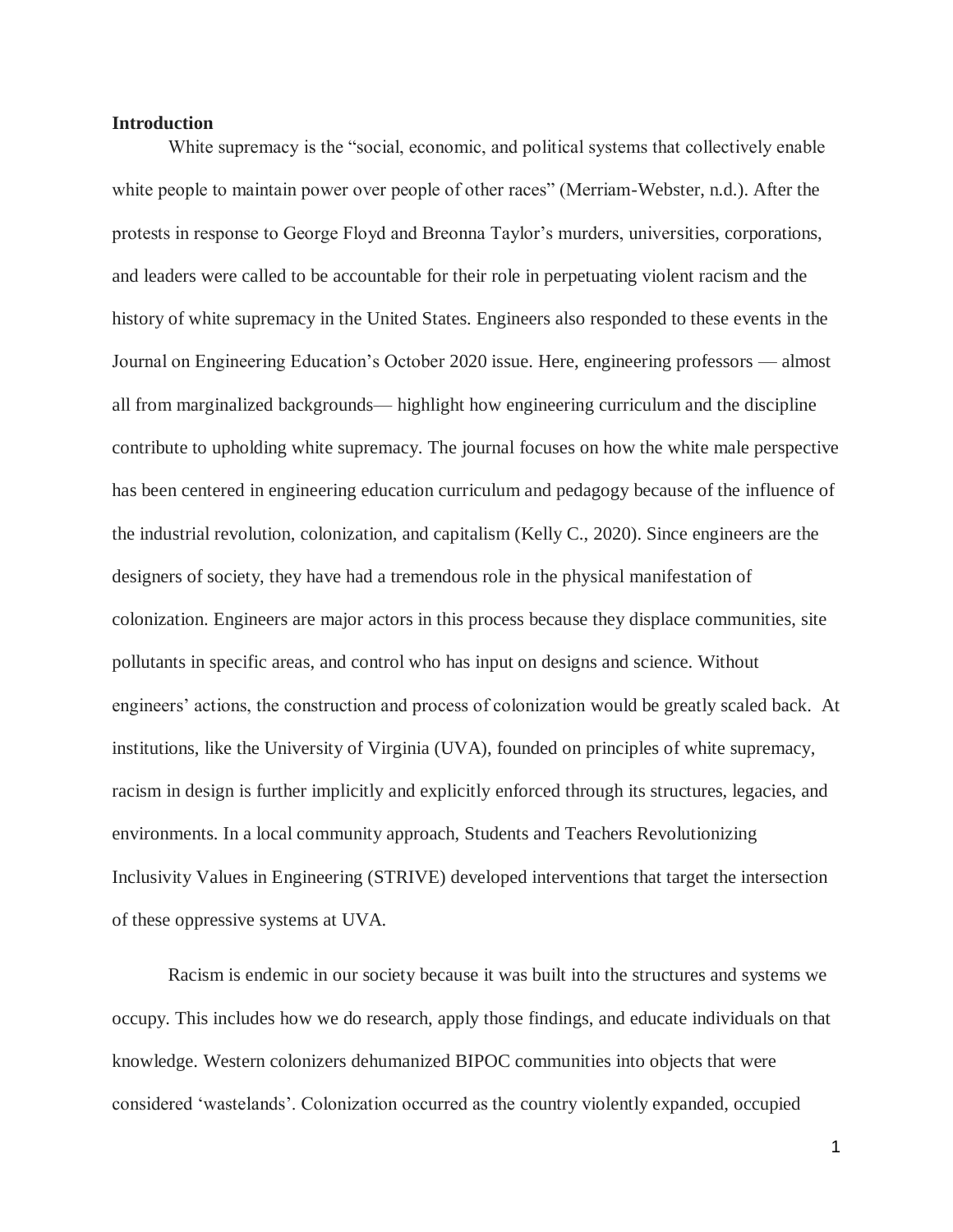territories, and designed the foundational structures of the nation. As prescribed by Traci Voyles in *Wastelanding: Legacies of Uranium Mining in Navajo Country*, "wastelanding" is "a racial and a spatial signifier that renders an environment and the bodies that inhabit it pollutable." Western colonization— with the spread of diseases, violence against communities, and the implementation of oppressive policies— of the Americas led to the genocide of nearly 5 million Indigenous people, destroying the spread of their cultures, knowledge, and innovations (Smith, 2017). These actions cemented racism, discrimination, and violence into the framework of the nation. Here, exploitation spurred western economic development which incentivized the innovation of technology and biased the methodologies behind their creation (Broich, 2007). Engineers were active players in this process because they physically manifest racial biases in their designs. While the disciplines often present their findings and work as impartial facts, science and engineering are not neutral. In fact, viewing science and engineering as neutral professions is a byproduct of white supremacy. This perspective ignores how structural racism influences power systems, technical analysis, and scientific applications (Mejia, 2021). Engineering was developed to assist in the creation of society. The foundation of the profession in oppressive structures cemented white supremacy into the profession and its training curriculums.

Today, the influence of the profession's foundation in white supremacy is still prevalent because engineering continues to be ais still a predominantly white and male profession in the United States (Data USA, 2020). This allows biases to remain unchecked and be included in technical work because of the lack of diversity (Shi, 2018). These demographics of the profession also shape the educational realm. Since engineers are predominately white and male, this trickles down to engineering professors, thus, limiting the perspectives in the classroom.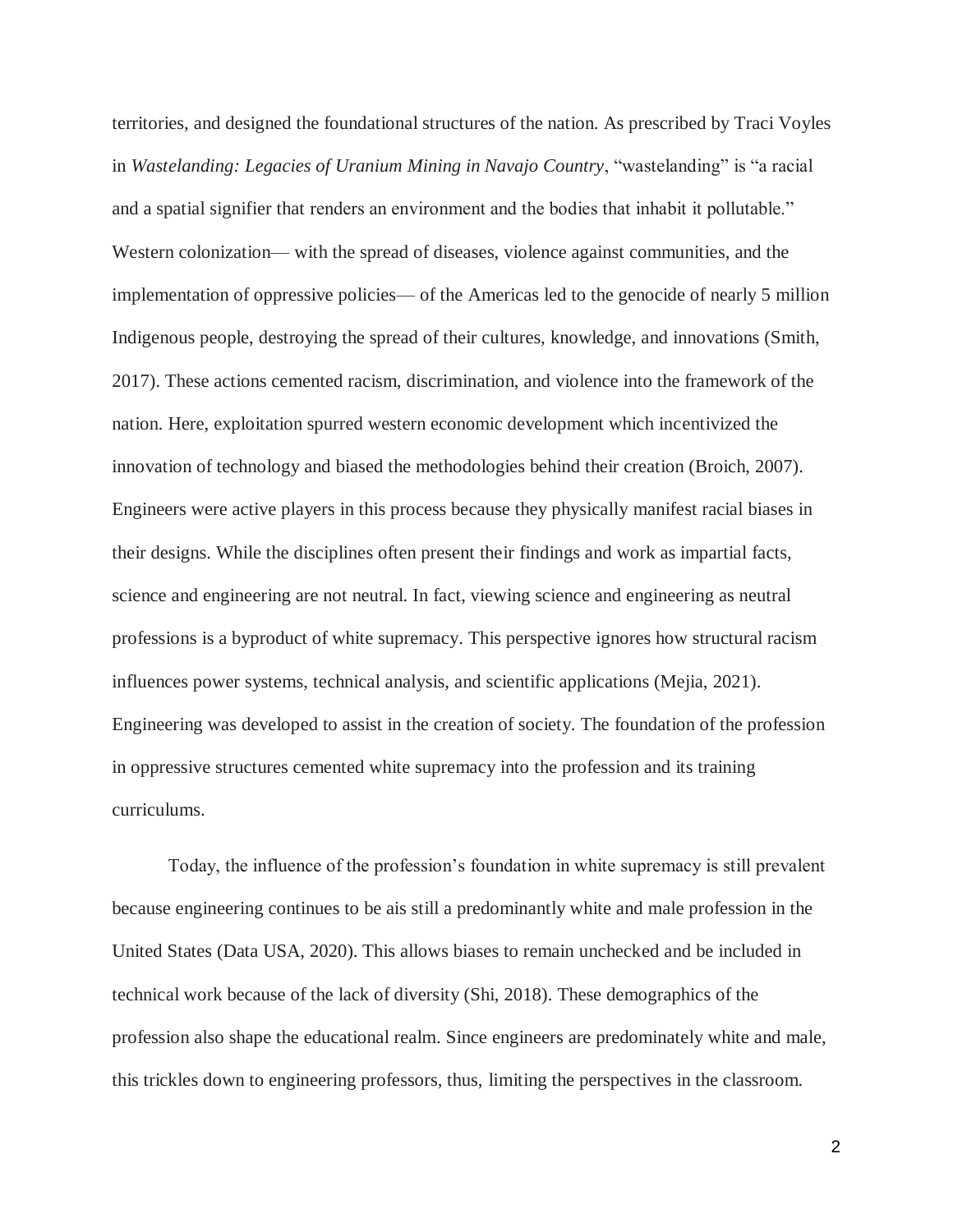Representation in the classroom is critical to ensuring students see themselves as being able to succeed in the profession (Estrada, 2016). However, this representation is impossible at the current moment since engineering has been so strongly influenced by structures of white supremacy. As Aly Colón, the Chair in Journalism Ethics at Washington and Lee University, states, "ethics serves as the soil in which the seed of diversity must be planted" (Devonish-Mills, 2021). Engineering structures have supported unethical behaviors including discrimination and exclusion which has limited the ability of underrepresented and racially minoritized (URM) individuals to enter the profession. This failure in representation is directly connected to the countries' legacies of racism and sexism which often " does not view URM groups as the knowledge or thought leaders in STEM" because of biases on each identity (McGee, 2020). This limits the perspectives included in engineering work, biasing the process, and causing the designs to not be made for the betterment of the most possible people.

At the University of Virginia (UVA) and in the School of Engineering and Applied Sciences (SEAS), racism and sexism are built into the foundation of the school. Founded by Thomas Jefferson in 1817, the school was designed to only include southern white men (McInnis, M. D., & Nelson, L. P, 2019). Here, Jefferson formed a university where as the "Father" of UVA he could pass down his views for a segregated and slaveholding southern society to future students. Further, the school is built and operated on the stolen land of the Monacan Nation by the stolen labor of nearly 4,000 enslaved laborers (Indigenous/UVA relating, 2022)(Memorial to Enslaved Laborers, 2022). This foundation instilled white supremacy into the structure of the university which was repeatedly resistant to increasing any type of diversity. Further, it is not until 2006 that there are *any* institutional efforts to address these legacies of racism (Provence, 2017). The resistance to diversity efforts and the recency of acknowledgment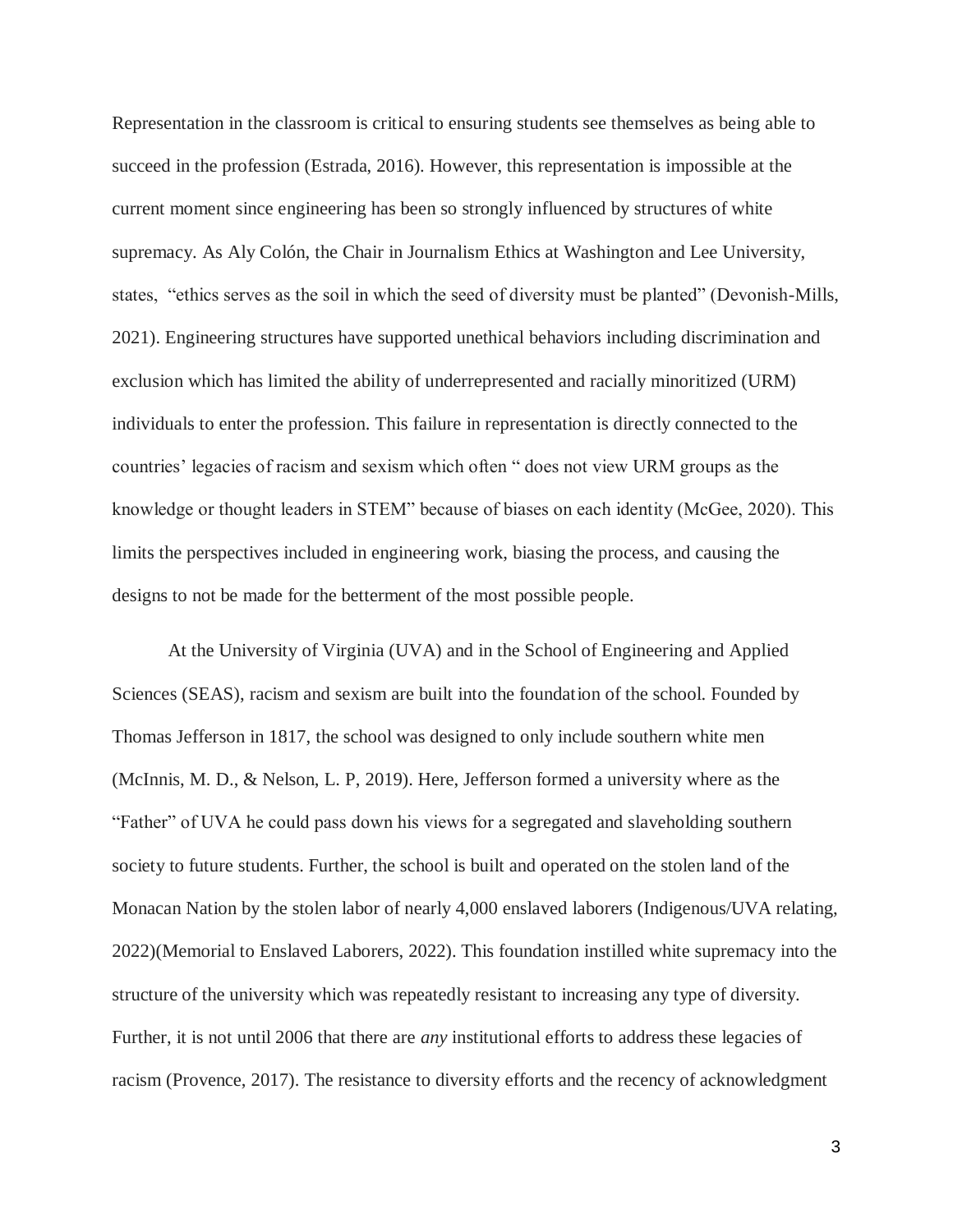of this history has created an environment that still supports white supremacy through the school's investments, student engagements, representation, memorialization, and classrooms. Hopefully, through the work of diversity, equity, and inclusion (DEI) committees, the Dean of Diversity, and student initiatives like those discussed later on, the school can strive to create an anti-racist engineering program that denounces and recognizes legacies of white supremacy.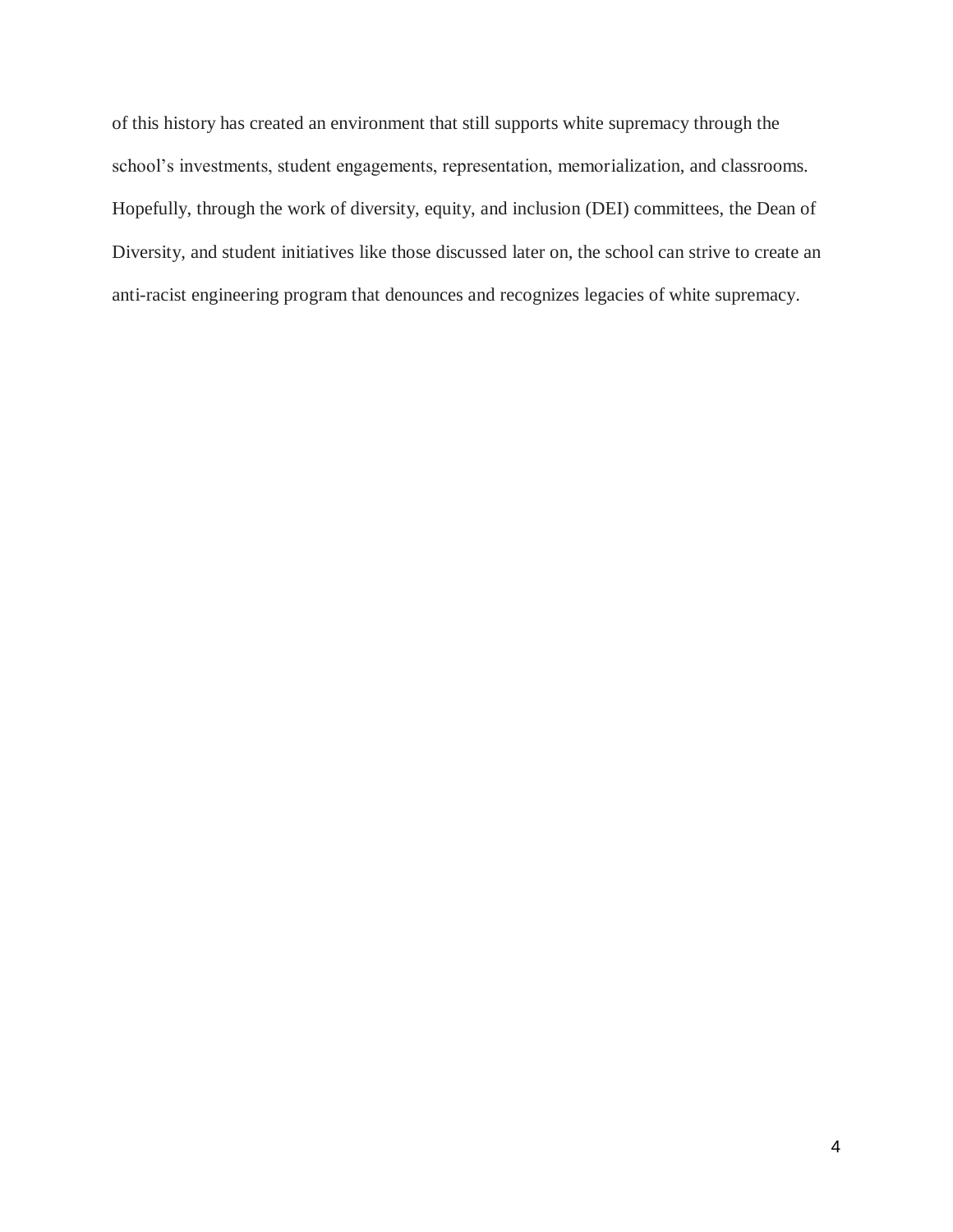#### **Normalizing Racism in Engineering and in Classrooms**

Engineered systems have tremendous impacts on society and individual human lives and the impacts and effects are felt across a broad range of diverse populations. However, as Garrick Louis stated in their National Science Foundation proposal, "engineers are not trained to consider the diverse dimensions and impacts of their work. This has and continues to result in systems that benefit some while harming other members of society." Similar to engineering, higher education has been shaped by racism, colonization, and capitalism. The continuation of practices and teachings grounded in racism has been normalized in the functioning of these institutions and throughout the experiences of students. This is a form of normalized deviance. The normalization of deviance is "the process which deviance from correct or proper behavior becomes normalized in a culture" (Vaughan, 1996). Given the basis that proper behavior would include diversity, equity, and inclusion, the wide span of discriminatory experiences in engineering curriculum, let alone higher education, qualifies as a normalization of deviance. While these structures have been a part of the functioning of the university since its foundation, countless movements have declared that as a society discrimination is not justified. The perpetuation of these legacies in the face of moral opposition has normalized their deviance.

Institutions, like UVA, built by white supremacy have racism ingrained into their foundations and structures. Vaughan discusses how these systems contribute to normalized deviance when she states "the structure of power and the power of structure and culture – factors that are difficult to identify and untangle yet have a great impact on decision making in organizations" (Vaughan, 1996). At UVA, the structure of power has revolved around white supremacy. In engineering, whiteness, in disguise of meritocracy and blatant discrimination, has been framed as the benchmark. Joel Mejia discusses this in their research when analyzing how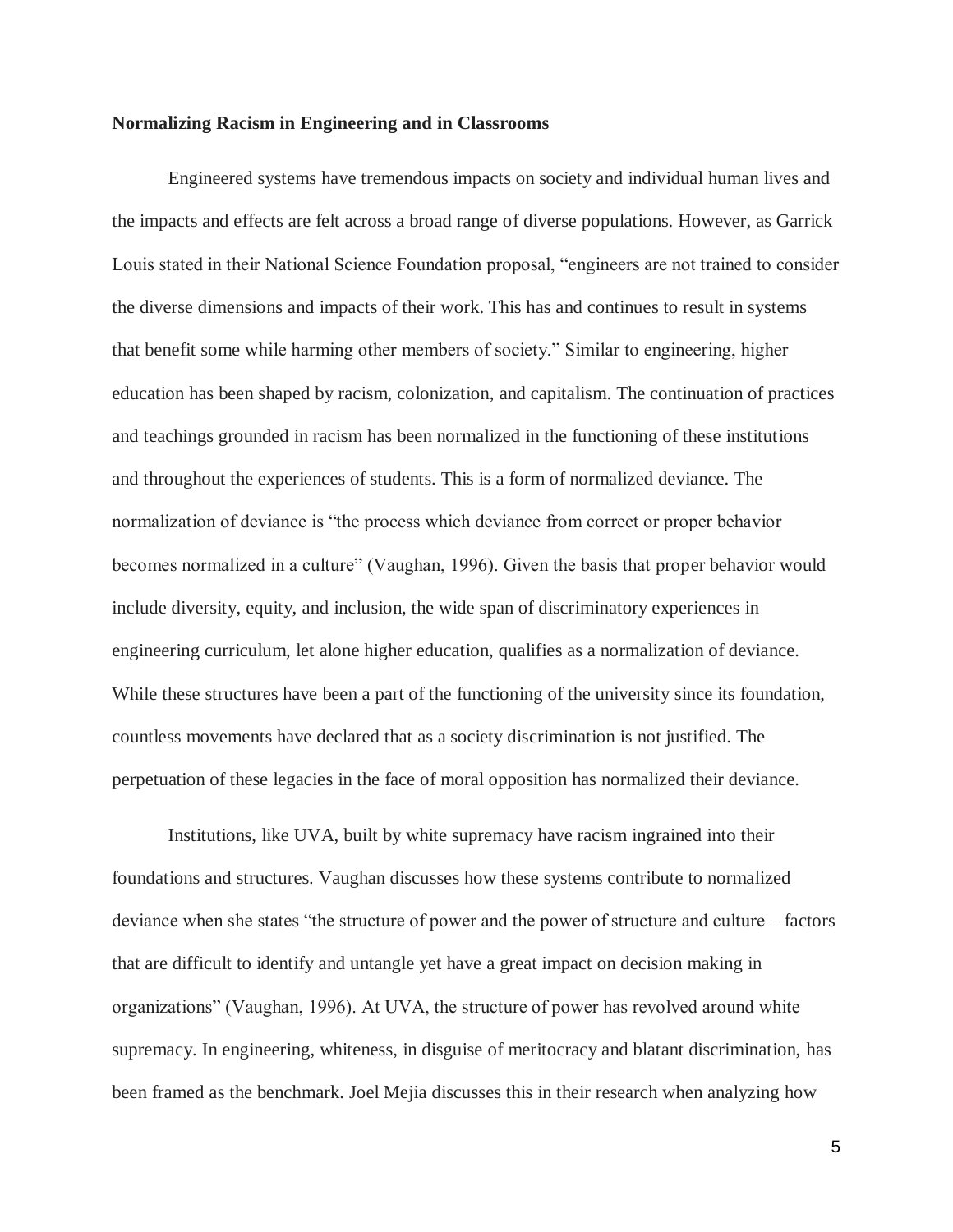Bonilla-Silva's theory on colorblind racism penetrates engineering curriculum and cements white supremacy in the experience. This framing explicitly looks at the flawed ideology of meritocracy in engineering. Meritocracy is the idea that one earns their position based on ability. However, in engineering, meritocracy may be repurposed as, or operate under the veil of, maintaining an environment of "healthy competition" or "being worthy of the profession" instead of being recognized as a way to leave unquestioned color-blind racist practices and perpetuate racist ideologies about what it means to be an engineer in the United States (Mejia , 2021). This framework highlights how white supremacy has been normalized within the structures of engineering education.

When in the classroom, URM engineering students frequently report discrimination throughout their educational and social experiences in their programs. This includes their interactions with professors, experiences with the curriculum, and treatment from peers (Collins et al., 2020). These experiences are rooted in the profession's development by white men and for white men. Here, researchers discuss the influence of racism, colonization, and white supremacy when they "succinctly characterize STEM as an instantiation of White institutional space: Such spaces are characterized by (1) the exclusion of those who are not from positions of power, (2) the developments of a white frame that organizes the logic of these institutions and normalizes white racial superiority, (3) the historical construction of a curricular model based on the thinking of white elites, (4) the assertion of knowledge and knowledge production as neutral and unconnected to power relations" (McGee, 2020). These characteristics are prevalent in engineering curricula and it creates a culture that discredits URM engineers and limits the perspectives included in research. To improve diversity in their programs, engineering schools must address these legacies of white supremacy by accountably acknowledging their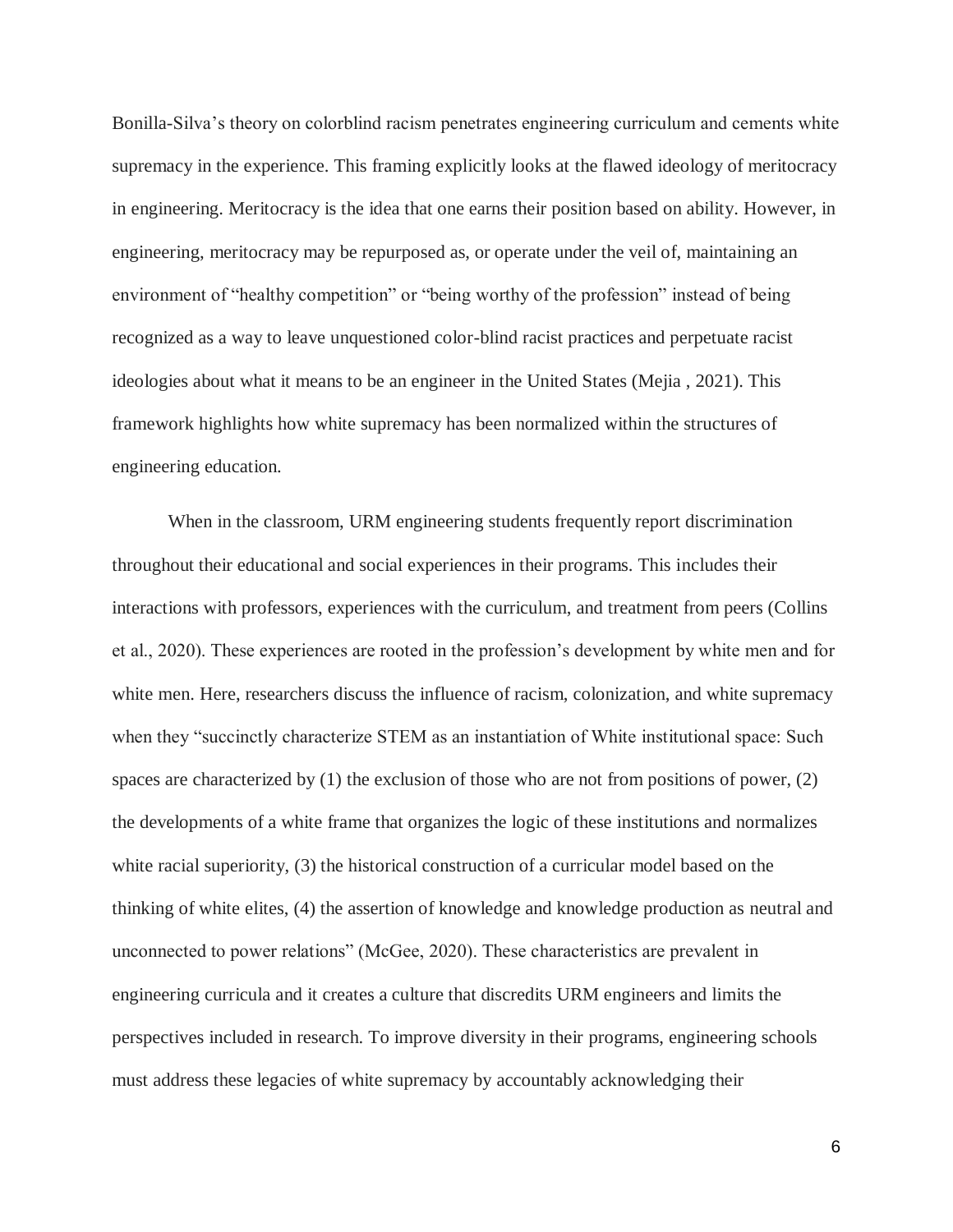contributions, addressing the legacies in their curriculum, and emphasizing the importance of diversity, equity, and inclusion (DEI) in the discipline.

Universities must be accountable for the normalization of this deviance. At UVA, community groups and students have sought to design interventions that detract from this normalization of white supremacy. These interventions and the history of white supremacy at UVA are discussed below.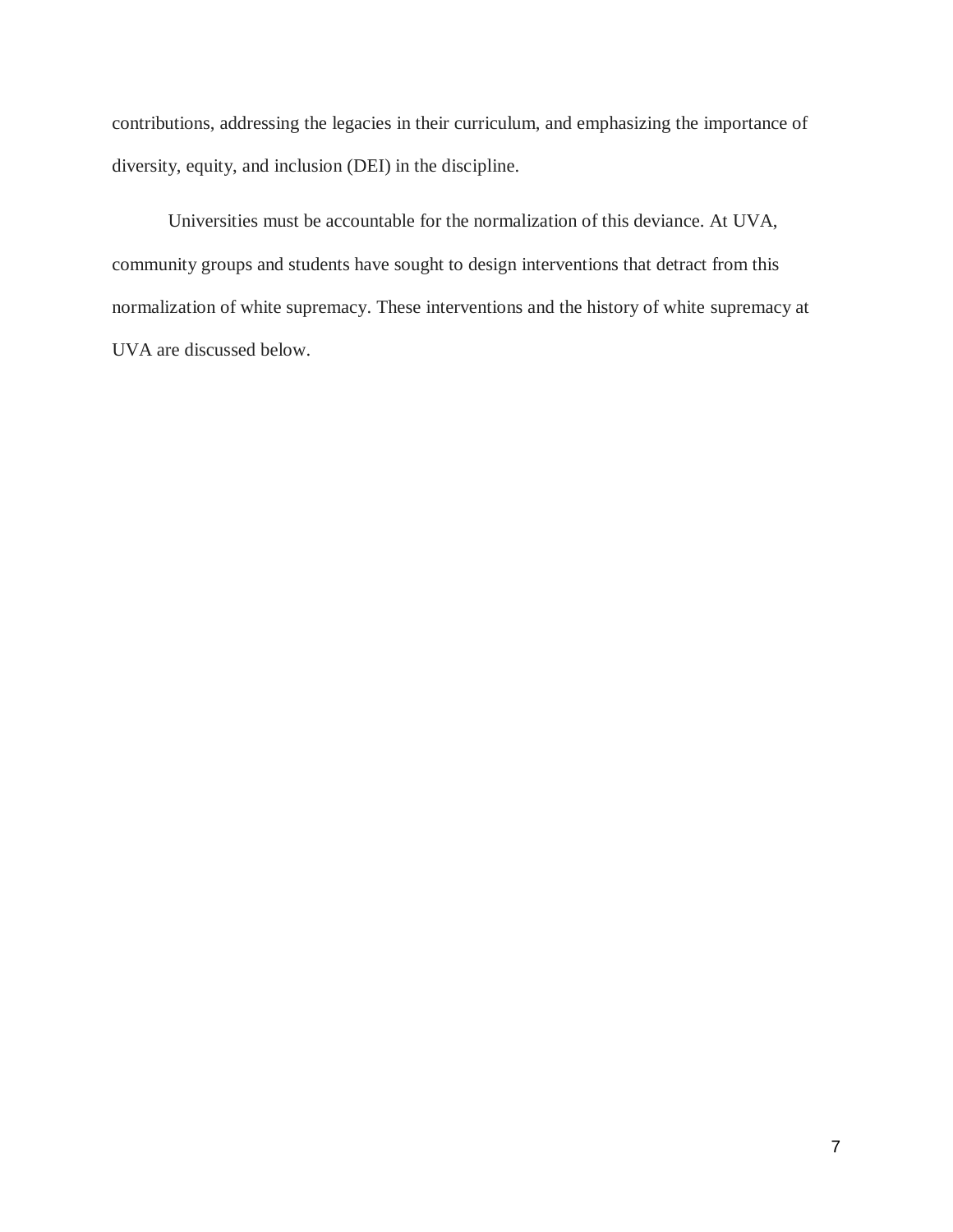#### **A Case Study: The University of Virginia**

The University of Virginia opened in 1825 as the state charter university. Built by hundreds of enslaved laborers, white supremacy is ingrained in the institution since its founding. UVA was designed by Thomas Jefferson to educate the "Southern gentleman" and protect them from being "poisoned" by northern colleges', like Harvard's, federalist doctrines. UVA attracted students from powerful and influential Southern families. These families sent their sons to UVA in the 19th and early 20th centuries because of the university's dedication to cementing the Southern "way of life" into the country's social and political frameworks (McInnis, M. D., & Nelson, L. P, 2019). This "way of life" specifically included slavery, segregation, and white supremacy. Jefferson's intentions with the university have shaped the school throughout its history. In support of Jefferson's goals, in the past century, university administrators supported eugenics and segregation policies and delayed the process of coeducation (Reynolds, 2021). All of these components create a culture of white supremacy which has been normalized into the experiences of students. This legacy, UVA's existence as a predominately white institution (PWI), and the white male perspective throughout engineering create a harmful environment for URM students in SEAS.

In 1950, Gregory Swanson desegregated UVA's law school by force through a lawsuit. Swanson's entrance to the university marked the start of a time period of trailblazers who incrementally desegregated UVA. This was an extensive process and one that was stalled by administrators and university supporters. Instead of desegregating all educational programs in 1950, the university operated on a case-by-case basis and only desegregated professional school programs for which there were no equivalents at the historically Black colleges and universities (HBCUs). It was not until 1955— a year after the Brown v Board of Education supreme court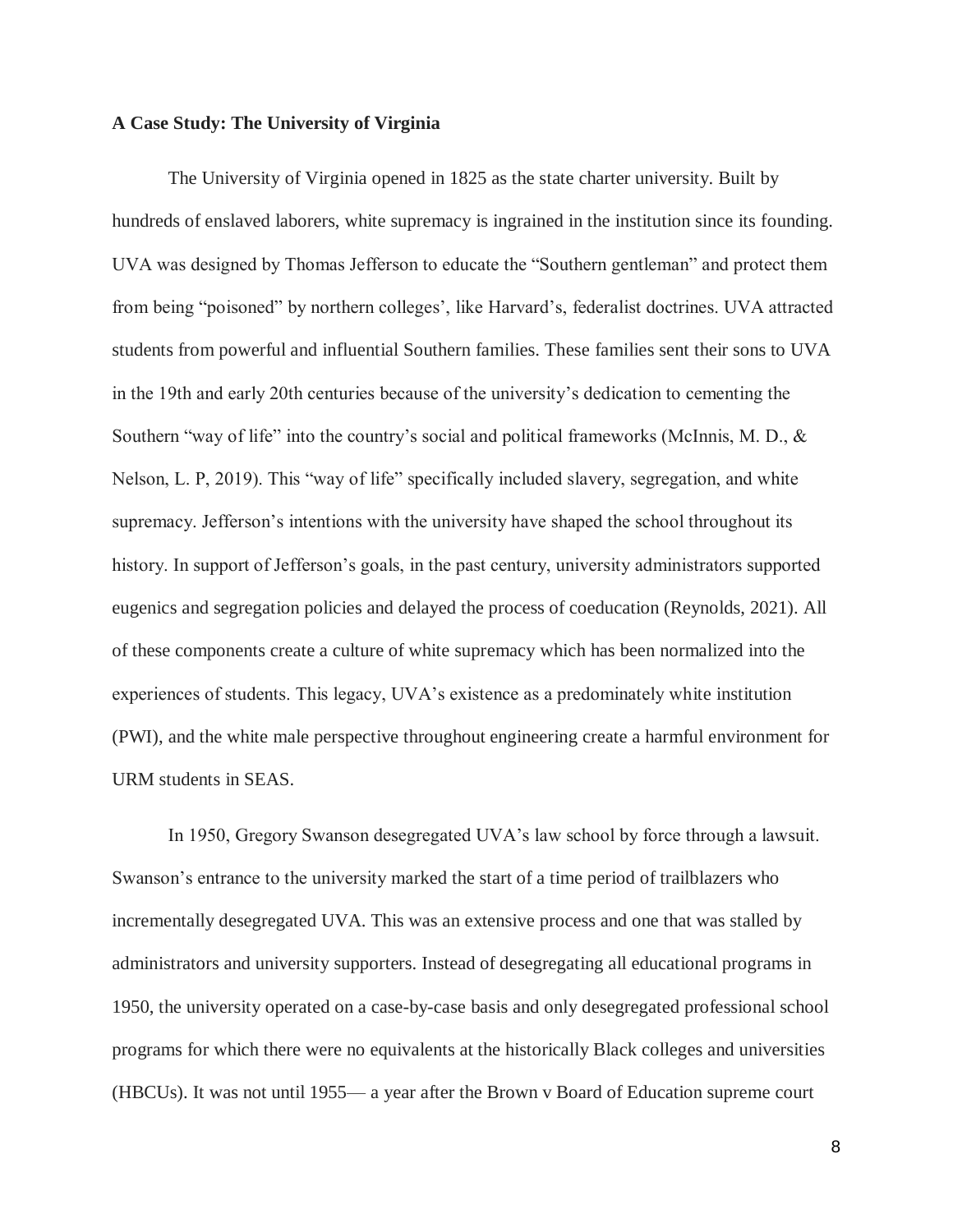case ruled that "separate but equal was not equal" — that the undergraduate school was desegregated (Warren, 1953). In 1955, Robert Bland, George Harris, and Theodore Thomas desegregated the SEAS (Slater, 1996). Still, here, the university continued to try to segregate classes by only desegregating its specialty programs and not the College of Arts and Sciences. It is not until 1960 when former chemical engineering student A. Leroy Willis transferred into the chemistry major in the College of Arts and Sciences that the school was finally desegregated (Dillard, 2012). As Black students matriculated UVA, a generation of institution builders fought to create a more equitable university. This activism continues and many of the demands made by this generation are still being made by students today (Black Student Alliance, 2020).

The recency of this history and UVA's legacy of white supremacy is highlighted by the violent 'Unite the Right Rally' on August 11th and 12th 2017 (Sganga, 2021). Then, two UVA alumni marched down the University's lawn in an act of domestic terrorism and circled the Thomas Jefferson statue on the northside of the Rotunda while they protested the removal of a Robert E Lee statue in downtown Charlottesville because they believed they were fulfilling Jefferson's intentions for society. These intentions include memorializing slaveholding society, honoring members of the Confederacy, and supporting segregation policies. While not directly correlated, the matriculation of alumni who fervently support racism and who believe they are fulfilling Jefferson's intentions for UVA students emphasizes how white supremacy and racism is intertwined into Jefferson and UVA's legacies. Jefferson has been idolized at UVA, in surrounding his statue organizers of the 'Unite the Right Rally' are signaling that they are embodying and continuing Jefferson, and thus, UVA's, goals to create a society that bolsters and supports white dominance.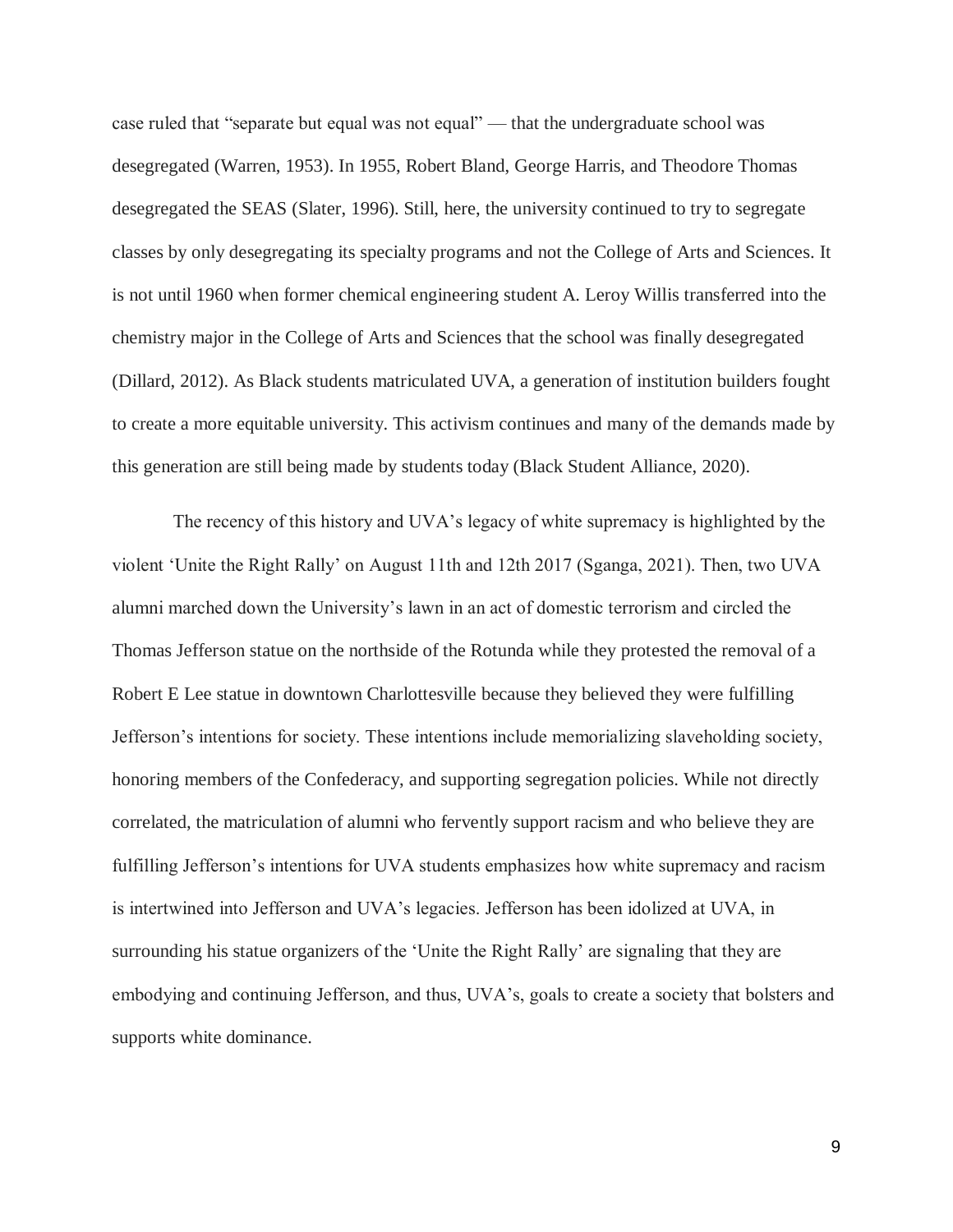At UVA, Jefferson's vision on race, gender, and the value of each, impacted and continues to impact the process of diversifying the student body. When designing the university, Jefferson only considered white male students for attendance. In 1898, the university Board of Visitors (BOV) expanded on Jefferson's "lack of contemplation for female education" and declared that higher education would "unsex women " (McInnis, M. D., & Nelson, L. P, 2019). This decision was influenced by the university's eugenics research because administrators believed that educating white women, the only women at this time considered for coeducation, would lower birth rates and thus allow Black populations to increase in comparison (Preston R., 2017). The Board of Visitors' decision dramatically delayed the process of coeducation and cemented gender biases throughout the school. When investigating the experiences of URM students in SEAS, specifically women of color, this resistance to coeducation becomes particularly relevant. UVA was the last non-military public university to coeducate its undergraduate classrooms. In 1970, the university had its first-year of undergraduate coeducation. These women experienced vast amounts of discrimination socially and in classrooms. Students reported professors ignoring them in classes, male students stomping their feet as women spoke up in class, and having to face biases that they were not qualified to be at UVA. When investigating the coeducation of the SEAS, university archives unveil, that it is not until 1981 that the first Black women graduate from SEAS. It is these legacies on both race and gender that shape URM students' experiences at UVA because this school was explicitly built in opposition to their identities.

In the engineering school, classes except STS 1500 and STS 3500 on "Matters of Race in Technology and Society" largely ignore the influence of racism in the profession and are detrimental to the experiences of URM students in the predominantly white and male spaces. For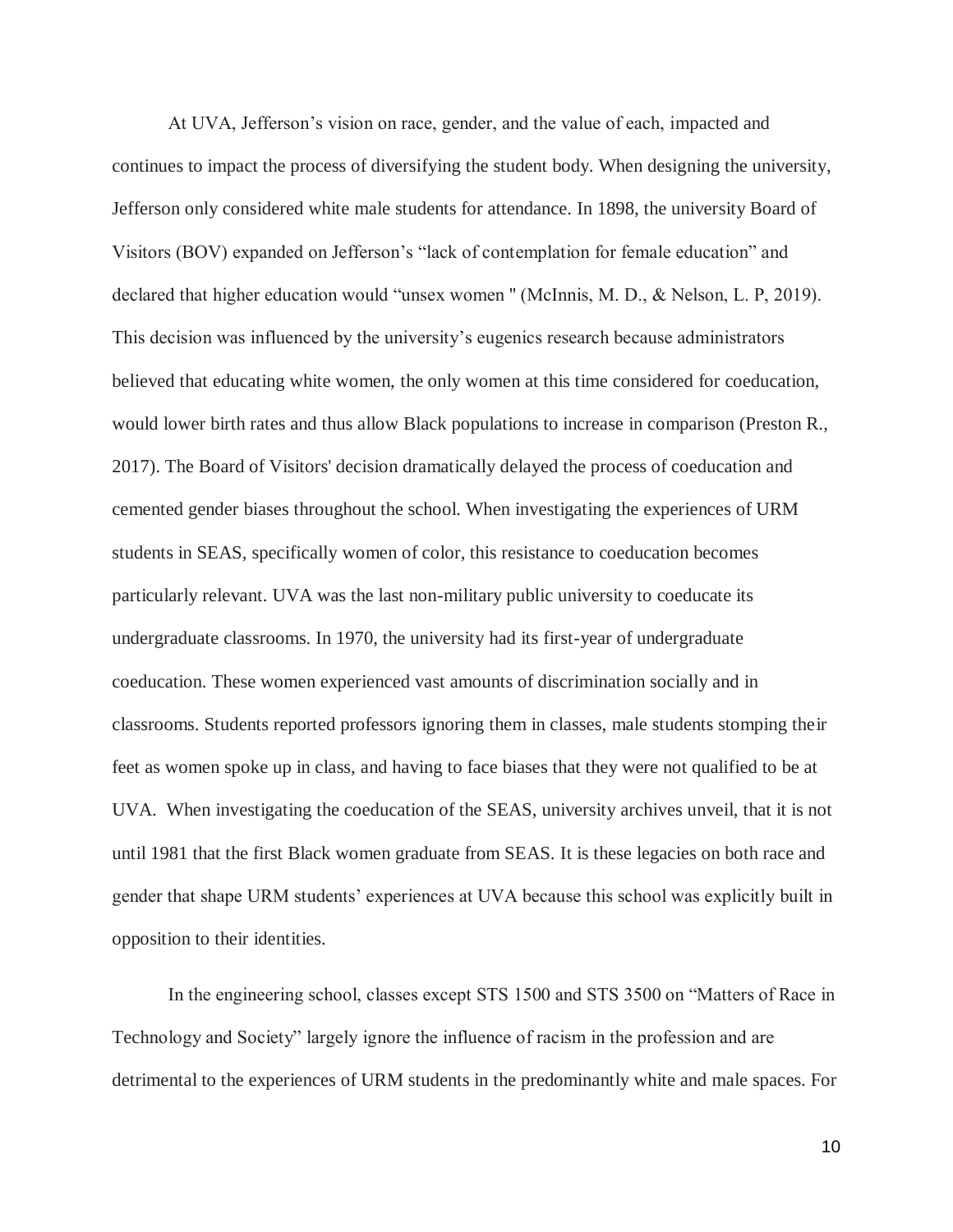context into the demographics of SEAS, school-wide women account for 33% percent of students and underrepresented minorities account for 11.47% percent of students (ESE UVA, 2020). While the School of Engineering and Applied Sciences (SEAS) does advertise a focus on justice and diversity through engineering, the school fails to center equity (UVA Engineering). Centering equity requires social and curricular changes which deemphasize the authority of the dominant male and western perspective and welcome perspectives from URM individuals. Further, it also fosters an environment where students and professors learn from their unique experiences and expertise. This co-learning breaks generational social differences while creating an environment of accountability and respect for all parties. Theoretically, SEAS tries to address UVA's history of racism in the engineering school's required course STS 1500; however, the curriculum and discussions fail to address the relevance and necessity of understanding how engineers and racism are interconnected. It is also frequently reported by students that the professors are not trained to handle conversations on race and racism, which creates a harmful classroom environment. SEAS must prioritize equity as a core value throughout the engineering school to become an anti-racist program that trains ethical engineers.

-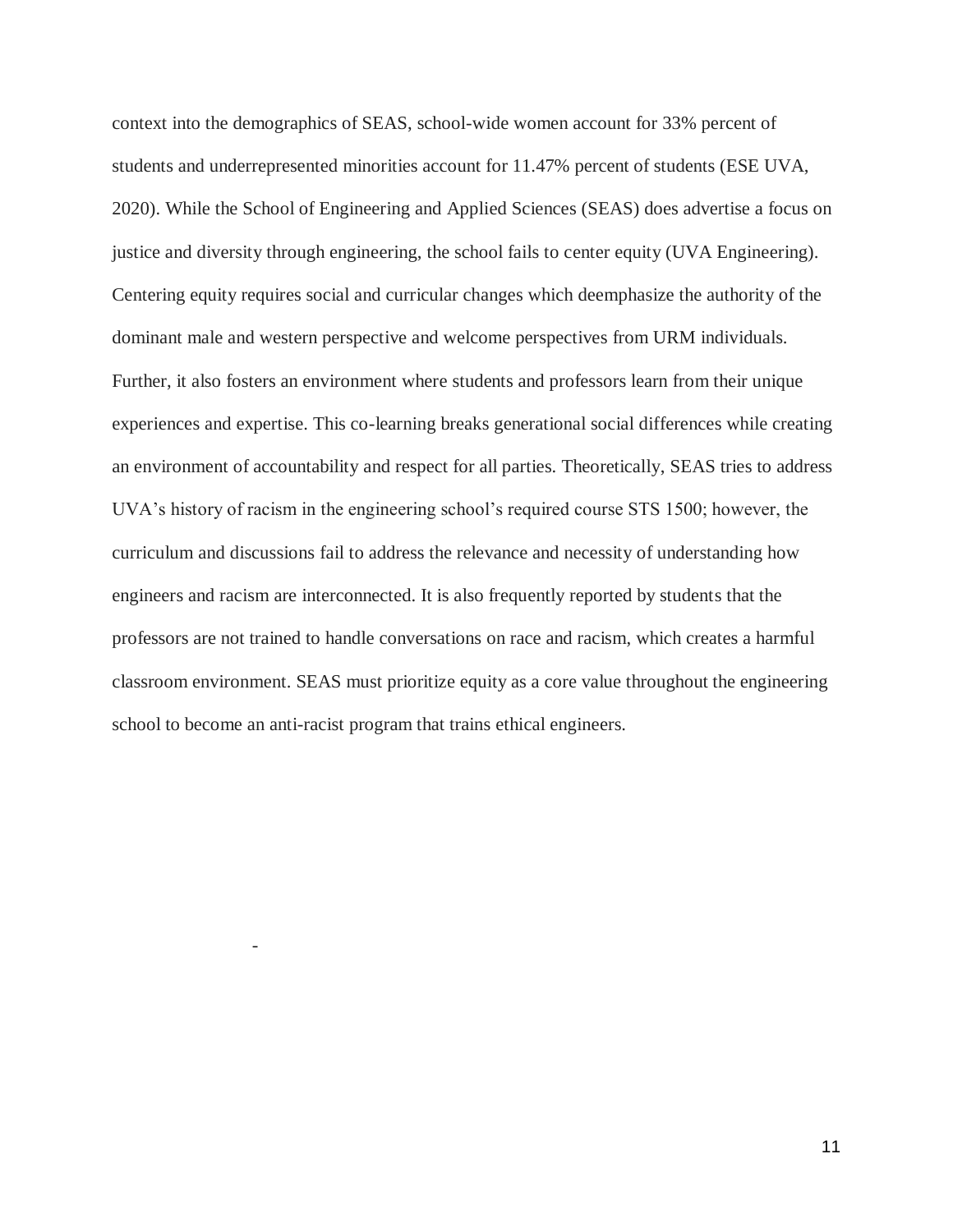### **STRIVE Analysis**

SEAS URM students' experiences are shaped by UVA and the profession's history of racism and white supremacy. These legacies actively normalize biases in the SEAS' educational experience. To quantify the influence of this legacy on students at UVA today, a student group — Students and Teachers Revolutionizing Inclusivity Values in Engineering (STRIVE) designed multiple interventions to educate and then survey students on the legacies of white supremacy at UVA (Appendix A). These interventions follow a short-, mid-, and long-term strategy that was designed to combat the cyclical nature of demands at UVA because of student self-governance. Student self-governance means students take the lead on initiatives which allows administrators to defer some responsibility in addressing oppressive structures. Further, since students graduate every four years, can become a burnout, or projects are delayed due to coursework or administrative logistics, projects and demands are frequently delayed and unmet (Black Student Alliance, 2020). The experiences of students during STRIVE's interventions and their views on the positionality of engineers is measured in STRIVE's surveys and highlight legacies of white supremacy at UVA and in engineering. Further, STRIVE's work emphasized care ethics, duty ethics, virtue ethics, and utilitarianism in their design of interventions. Focusing on accountability, responding to community concerns, highlighting ignored and silenced voices, and emphasizing duties and responsibilities to each other.

As a part of a community initiative to address diversity, equity, and inclusion in the engineering school STRIVE designed multiple educational initiatives on UVA and engineering's contributions to white supremacy. These interventions include the mandatory first-year History of Enslaved African American Laborers (HEAAL) tour, research into the first Black women in the engineering school, and the design of educational slides teaching about the legacies of racism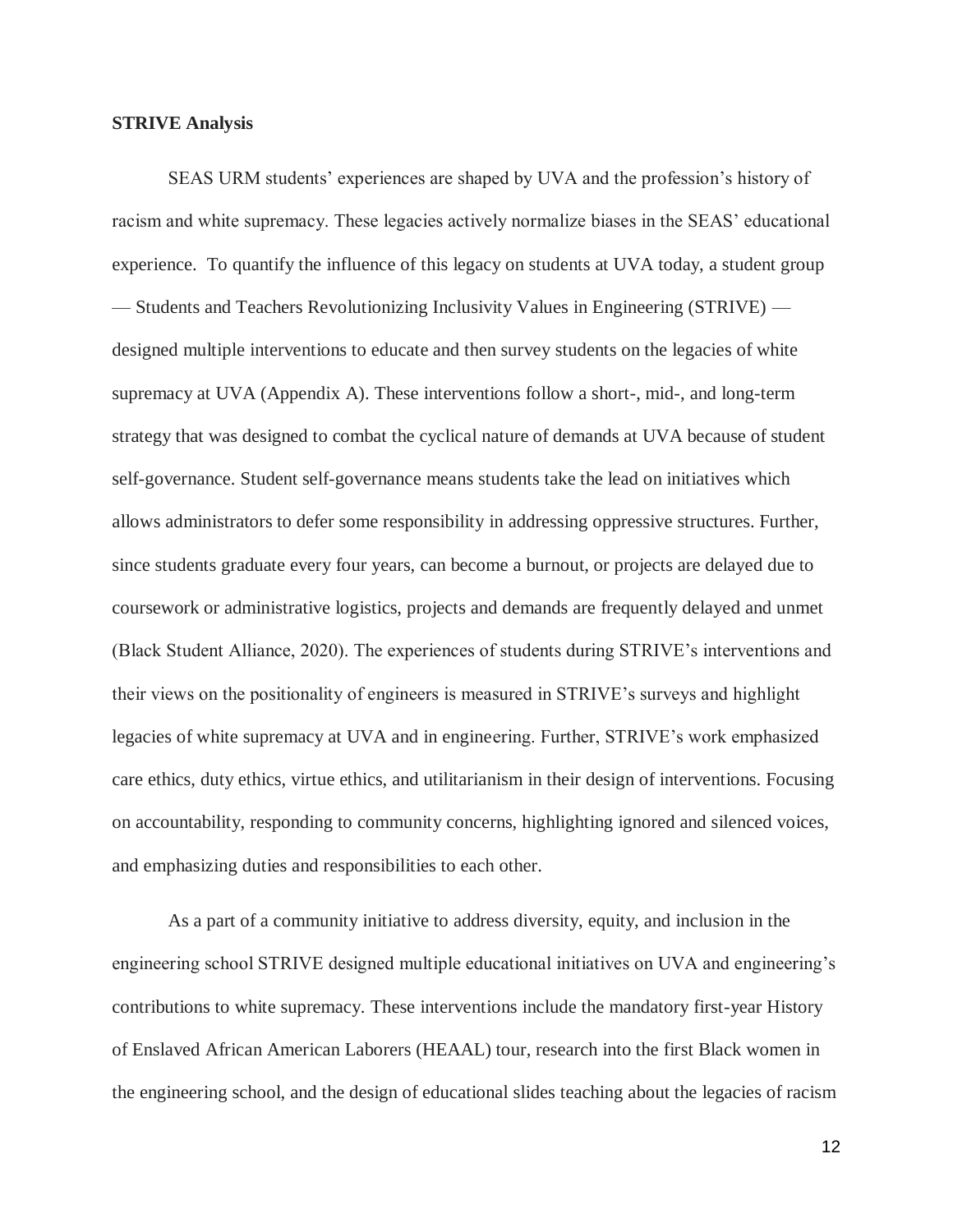and white supremacy in engineering and at UVA. All of these programs seek to educate engineering students on the recency and perpetuation of racism at UVA and to push them to consider what this context means for their positionality as an engineer.

STRIVE designed the educational slides with three goals in mind: to educate UVA engineering students on the history of the school, to call attention to the influence of racism in engineering designs and products, and to highlight alumni success stories from URM students. The slides were designed to be implemented in a similar fashion to the Engineering Systems and the Environment department program that includes an informational slide about resources and opportunities in each lecture. These slides inform students about resources provided by the school like the food pantry, tutoring services, and counseling services. Here, STRIVE designed the slides to normalize learning about topics concerning race, social justice, and history in engineering classrooms. Normalizing these topics emphasizes that these are vital skills to have in order to understand the larger implications and impacts of engineering designs. This initiative aims to target the failures that Garrick Louis highlighted in his National Science Foundation Grant when he stated "engineers are not trained to understand the diverse implications of their work." By including these slides in every class, the SEAS could target engineers' deficits in these areas which would train engineering students to actively consider the implications of their work in every setting.

In relation to the HEAAL tour program, this initiative was formed very specifically to emphasize the school's legacies of slavery, white supremacy, and activism which differs from the traditional 'History of African American' tour engineering students previously attended. This tour was created in a manner that improved engagement, opened up discussions, and called on students to progress current activism. Previous historical tours that engineering students went on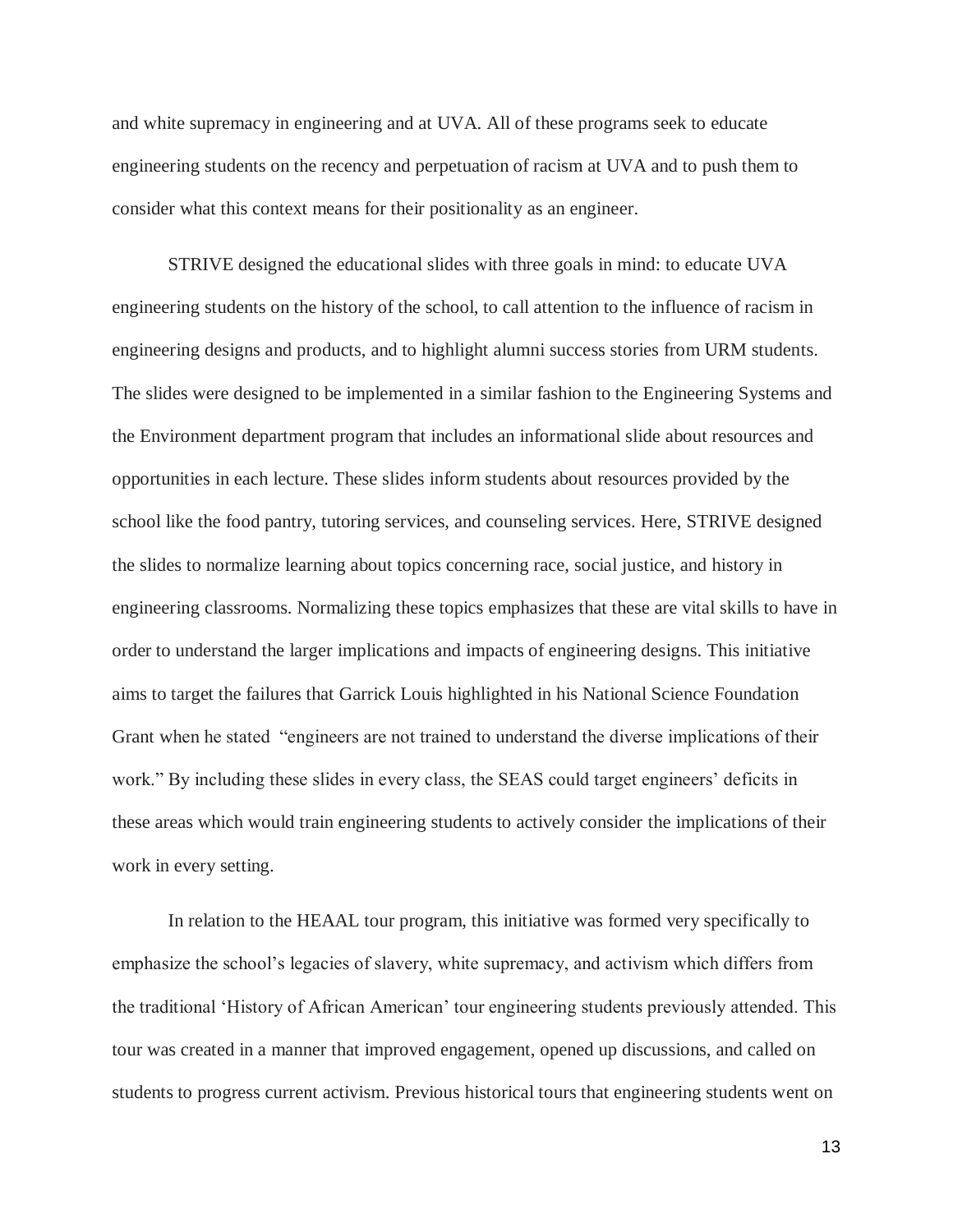lacked intention in the design and creation of the tour. STRIVE has multiple members who are a part of the University Guides' Service, including their Community Education Chair, who gives historical tours and understands the variance of material depending on the tour guide. In designing the tours, this was a concern for coordinating groups including HEAAL (History of Enslaved African American Laborers) and the Descendants of Enslaved Laborers because all parties wanted to ensure all students attended a similar experience that represented the violence and harm enacted by the UVA, legacies that, until recently, have been largely ignored by the school. Here, STRIVE coordinated with partners and created an outline for tour guides that explicitly discussed the legacies of white supremacy at UVA, the hesitancy of administrators to acknowledge this past, and the activism of URM students who have fought to make the school more equitable. From observation of the tours and discussions with first-years, being this explicit on the tour about these legacies caused students to reassess their positionality at UVA and called students to be a part of change— like the tour they were on— that addresses the history of white supremacy and its impacts on the greater community.

Logistically, STRIVE attempted to create the most engaging and impactful experience possible. Engagement on the tour and with the program was a primary concern because of previous experiences with the STS 1500 History of African American tours. Based on the experiences of tour guides, students were usually not engaged and were distracted during the tour. This is due to the large group sizes and lack of a central goal and focuses on the tour. On the tours, students could easily not pay attention on the tour because of the large group sizes tours exceeding over 50 students. This allowed for distractions to occur, students to talk at the back of the tour group, and made it difficult in smaller locations to share the history of the space. In designing the HEAAL tour, STRIVE capped the tour group size to 25 students which made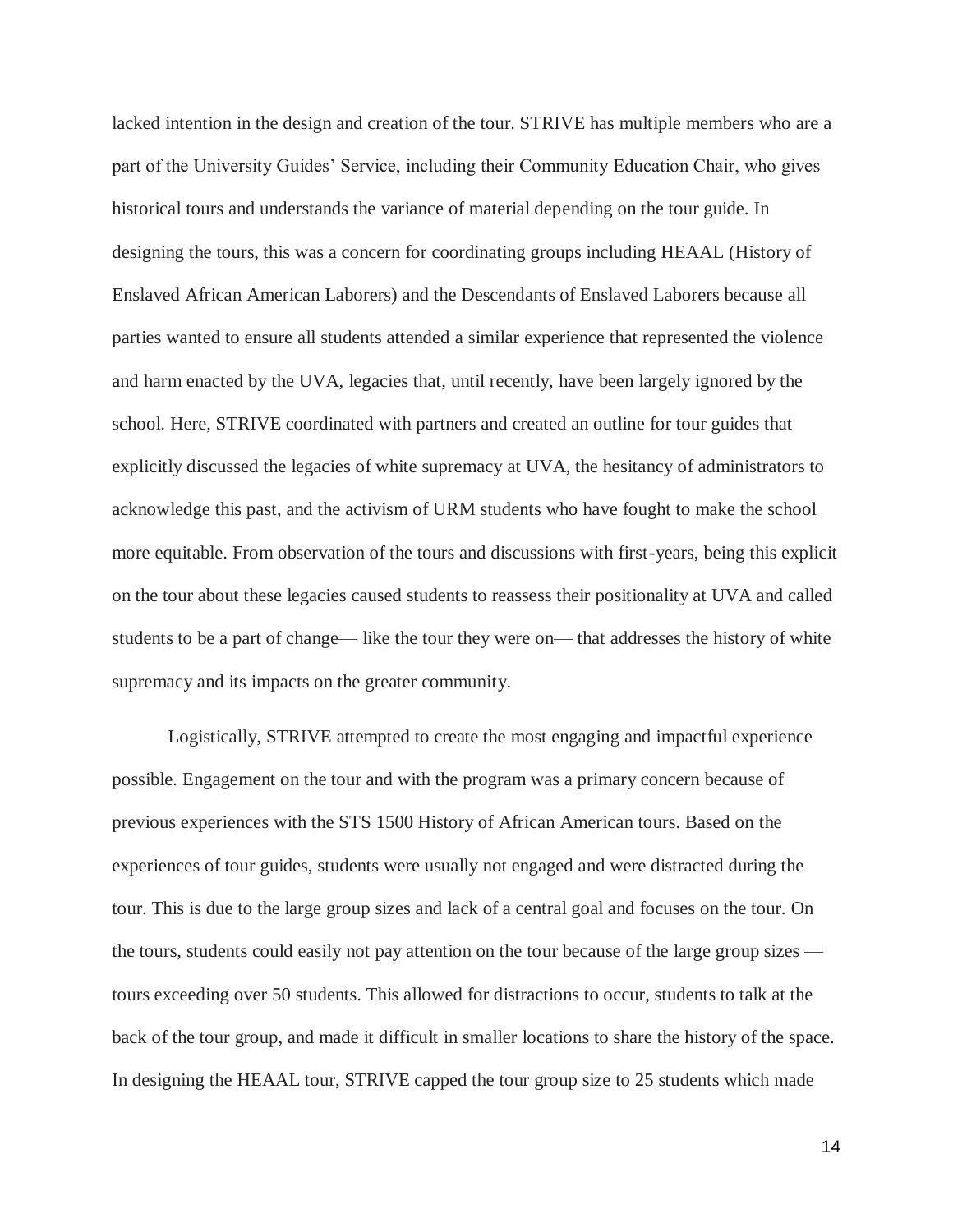the tour much more accessible and engaging. STRIVE addressed the lack of focus on tours in coordination with the requests of HEAAL and the Descendants' community by creating an outline that specifically discussed slavery, white supremacy, and activism at UVA. By ensuring these themes throughout each stop on the tour students were able to more easily follow the progression of history and connect analysis to their present-day experiences on grounds.

Further, STRIVE wanted to ensure students felt comfortable on the tour, were engaged, and could discuss this information with their peers. To achieve this, STRIVE scheduled all tours through Housing and Residential Life (HRL). Here, each UVA association had a designated week to attend the tour. Each association was grouped together by their area on grounds so that once students left the tour they could discuss the experience with their peers they lived near. By coordinating tours through HRL, STRIVE capitalized off of the relationships residents advisors have with their halls of students and incentivized halls coming together to create a comfortable and welcoming experience where students could learn about white supremacy at UVA. Combined, these logistical focuses created a program that prioritized engaged learning and welcomed students into the experience.

To measure the impact of the HEAAL tours, STRIVE surveyed engineering students on their experiences on the tour, their perceptions of qualities that are necessary for engineering, and their experiences with diversity in SEAS. The survey includes questions that use a Likert scale — ranging from strongly disagree to strongly agree— and qualitative short text options. There are currently not enough survey responses to provide statistical confidence; however, from observations of the tours, discussions with participants, and responses on the impacts of the program, the HEAAL tours did increase students' understanding and awareness of engineering and UVA's history of white supremacy. One student remarked specifically that the tour "opened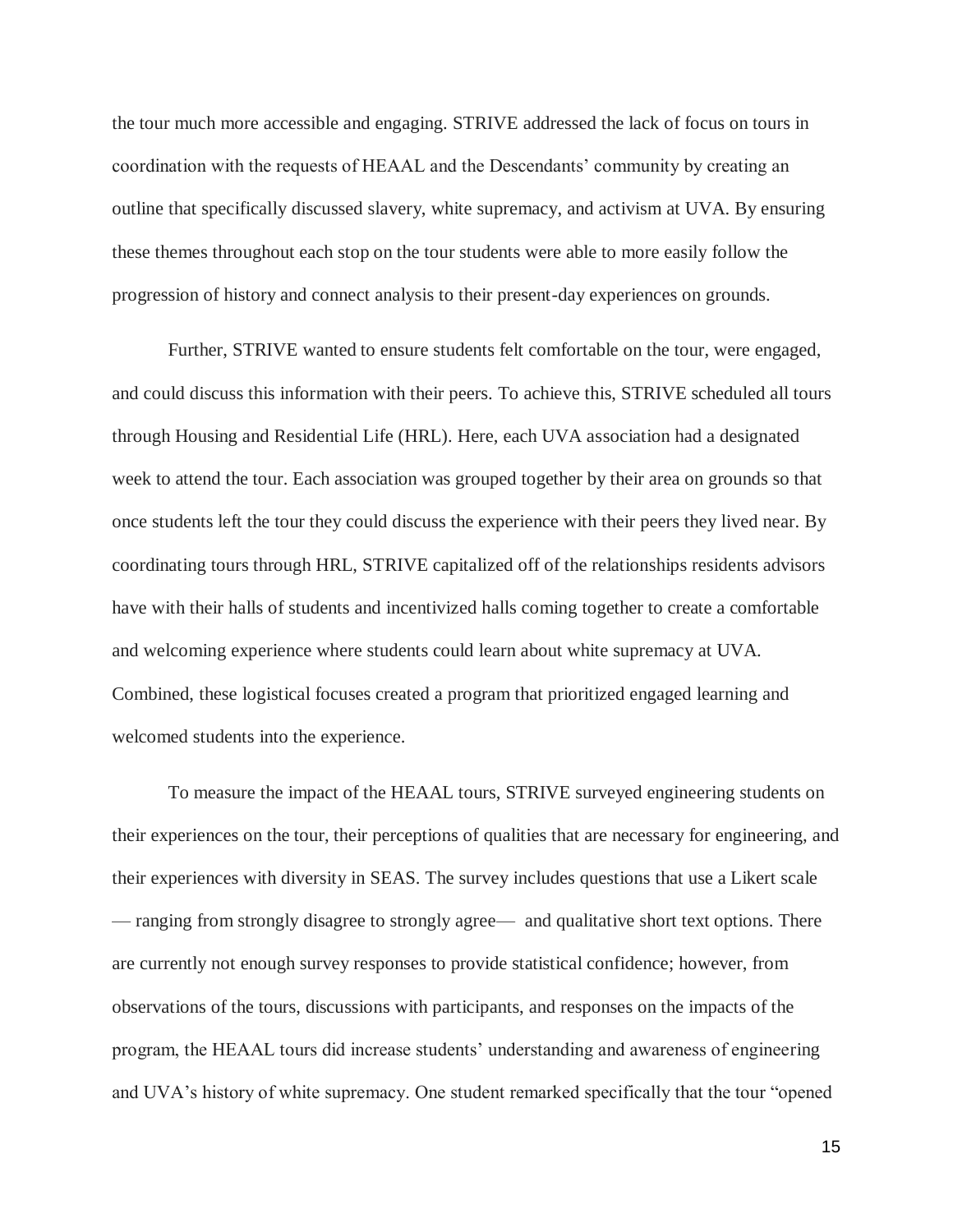[their] eyes to the ways in which technology can be oppressive and harmful to those it targets and emphasized the importance of designing with not only the majority in mind." Students also "gained an understanding of the power of engineering to do bad and good and how the profession is political and social in its impacts." Another student expanded this conversation on positionality when they reflected that the "tour made [them] realize that we engineers are privileged to go to get an education [at UVA] and should be knowledgable on the history of whit supremacy." Further, students discussed the tour's goal of being a call for future activism when they stated that the tour "reminded [them] of how much this world still has to improve in every capacity and engineering is one of the capacities [they] can contribute to." Overall, the majority of respondents and participants in discussions strongly agree that the tour was a valuable addition to their understanding of UVA and that the history of UVA has directly impacted the university as it is today.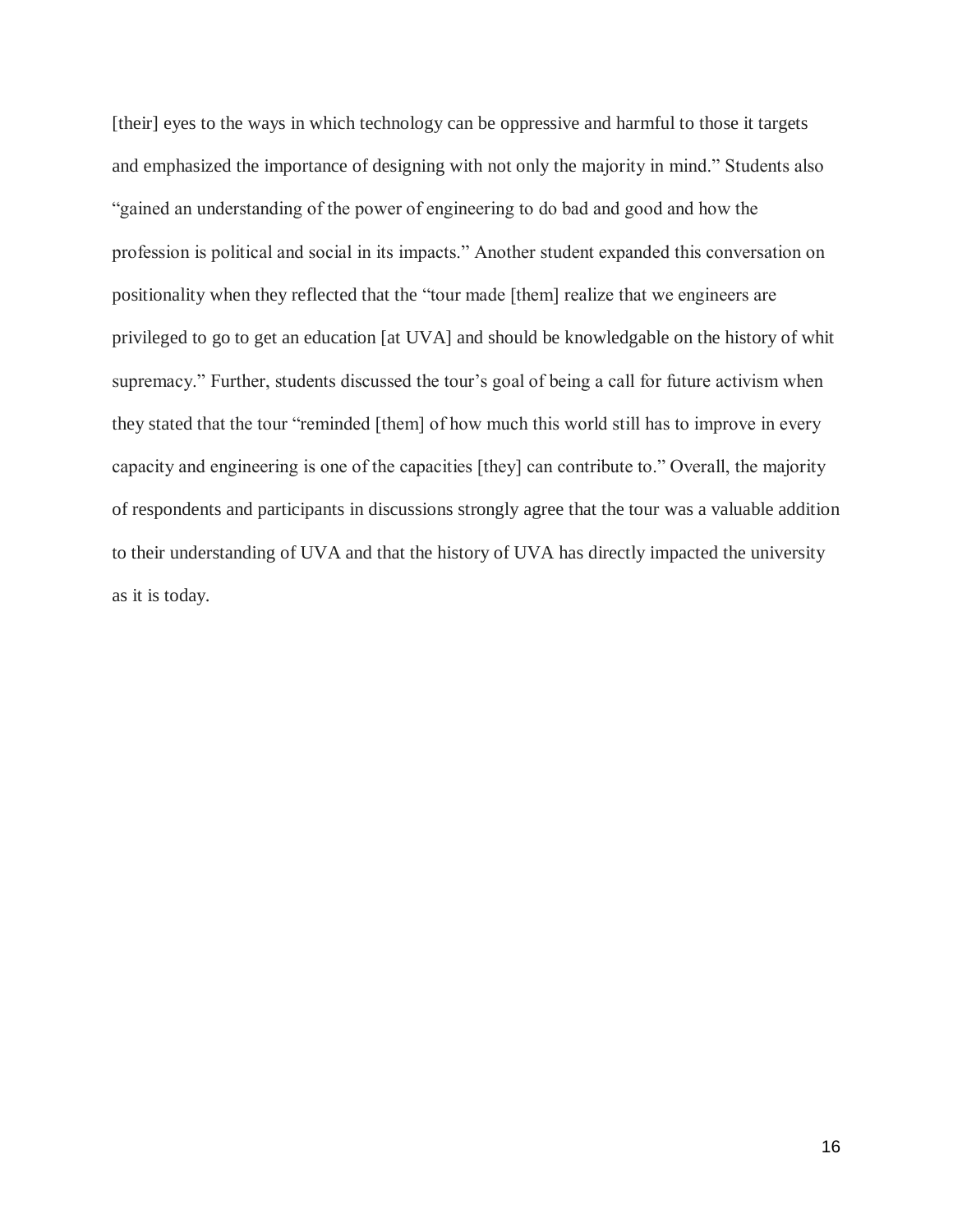#### **Suggestions for Administrators**

The SEAS must take direct actions in acknowledging and addressing the legacies and continued reliance on structures of white supremacy. After the murder of George Floyd, community members, graduate students, and undergraduate students pushed the school to prioritize DEI initiatives and goals in the SEAS (Black Community, 2020). SEAS responded to these calls by hiring a Dean for Diversity, Equity and Inclusion, through departments creating their own DEI committees and goals, and the creation of the directors of DEI. While this is progress, much of this work is being done through committee work and has yet to impact classroom education of the social culture that supports white supremacy. Further, while the Office of Diversity, Equity and Engagement sponsors "resources for personal and professional development, resources for financial assistance, academic advising and tutoring, a summer bridge program for entering first-years, and a variety of support services through the Center for Diversity in Engineering (CDE)," these types of programs have historically failed to make measurable progress in increasing diversity in engineering because they do not address the systemic structures which continue to perpetuate racism (UVA Engineering)(Lee et. al, 2020). These programs are band-aids to assist assimilation into the dominant perspective because they do not address the structures which cement white supremacy into the university. As an institution, SEAS can accountably educate students on the school's history and recency of racism, include social justice specifically in the objectives of classes, and expand the perspectives which they include in classroom teachings and examples.

During their community initiatives, STRIVE assessed areas for educational programs which hold the university accountable for its contributions to white supremacy. In the process of holding UVA accountable for its historic racism STRIVE hopes the university will respond to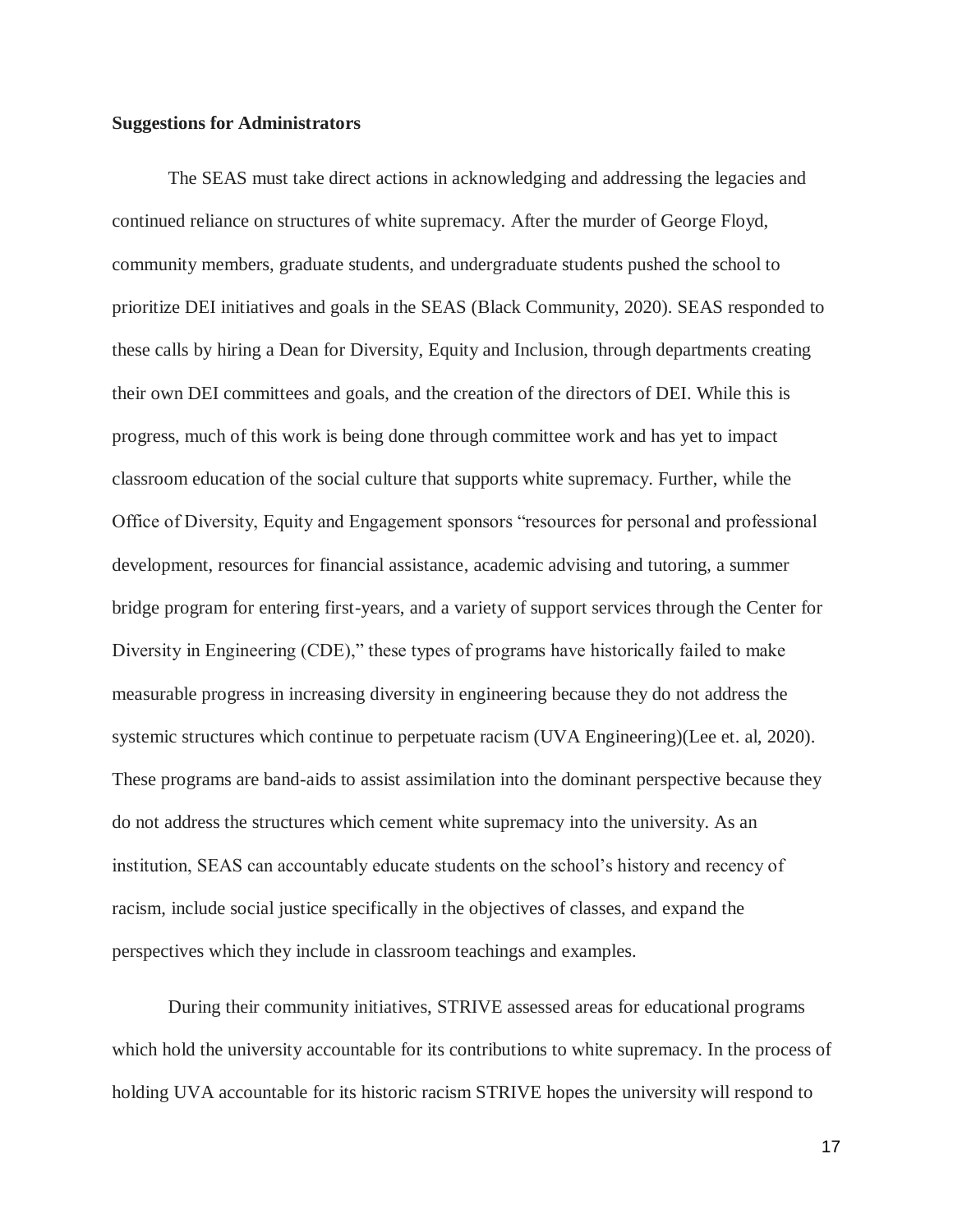repeated calls from the Black student body and Charlottesville community to change these structures. STRIVE suggests that SEAS continue historical training about UVA, sponsor student research projects into diversity in SEAS, and consider implementing required courses or workshops about white supremacy and DEI in every year of education. Combined, these initiatives seek to understand how racism created the spaces students occupy and how students benefit from this history all to address and change the foundations of white supremacy UVA is built on.

Other peer institutions, including the University of San Diego, have prioritized social justice in the engineering programs through core engineering classes. Here, the University of San Diego has two required engineering courses — one for first-year engineering students and another for second or third-year students— which establish social justice as a core objective. Further, the University of San Diego has piloted multiple technical core engineering classes with social justice and equity in mind. In these courses, they evaluated how their current classroom pedagogies were biased in a white male perspective and they sought to include a variety of perspectives in their redesigned courses. One example of their work is in teaching a second-year engineering course on thermodynamics with culturally sustaining pedagogy (CSP). CSPs "encourage students to connect their lived experiences to course topics, broaden conceptualizations of energy, and help individuals acknowledge the differing values and perspectives of others" (Hoople et al., 2020). In their thermodynamics class, professors prioritized teaching concepts through renewable energy and the lived experiences of their students in order to actively engage their classrooms on the topic. These adjustments to courses adjust the default of whiteness in engineering to a more representative and equitable program. At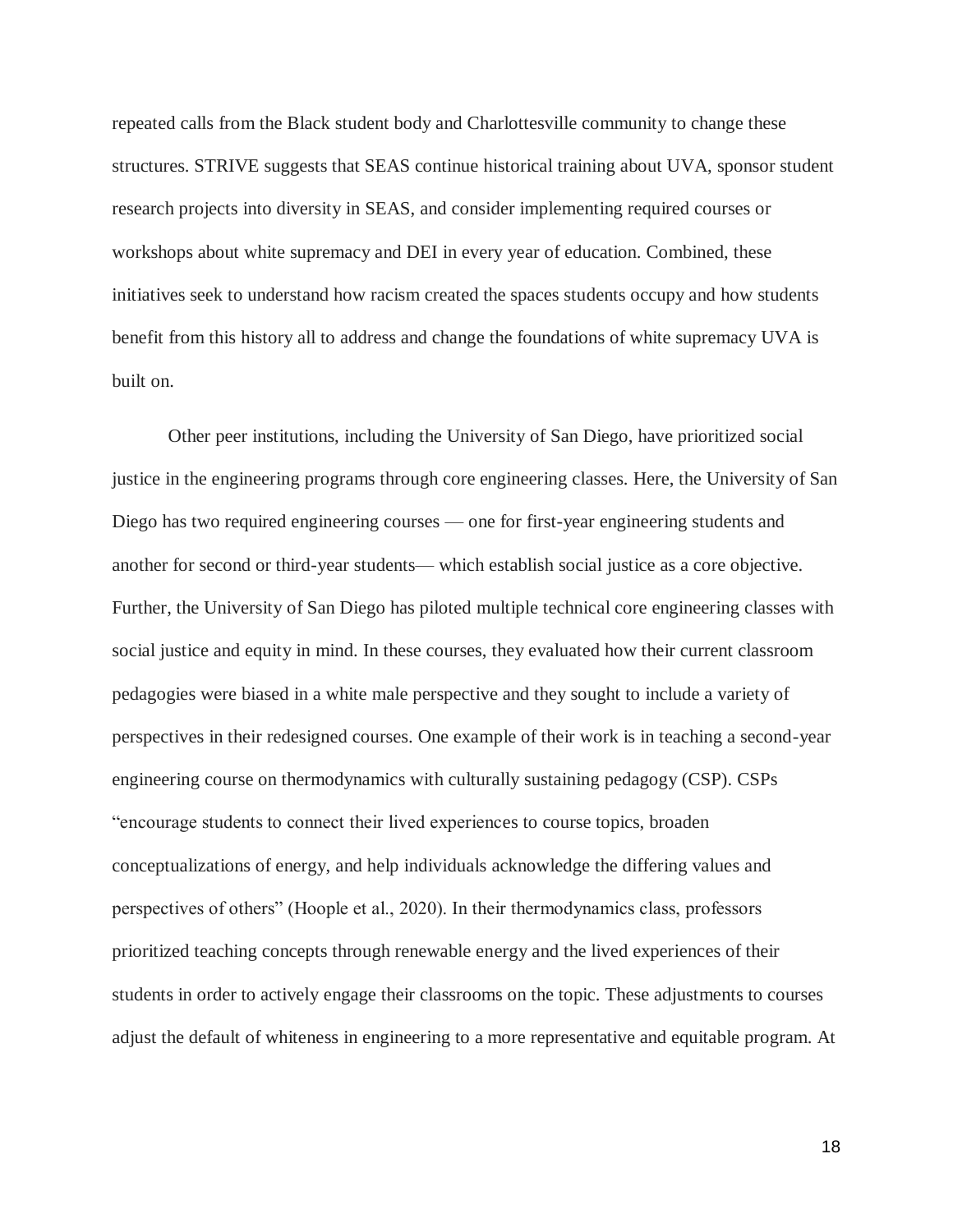UVA, a university entrenched in white supremacy, these changes are necessary to begin developing diverse, inclusive, and equitable classrooms.

STRIVE and connected parties urge the SEAS to explicitly investigate and adjust legacies of white supremacy throughout the engineering experience. This includes addressing how UVA designed and upheld white supremacy, condoning engineering as a neutral profession, and rethinking how a limited perspective arises in classrooms. STRIVE's interventions, the work of the graduate ESE Social Justice Collective, and examples from other universities leading ethical engineering education are all guiding forces for SEAS administrators and decisions for increasing DEI.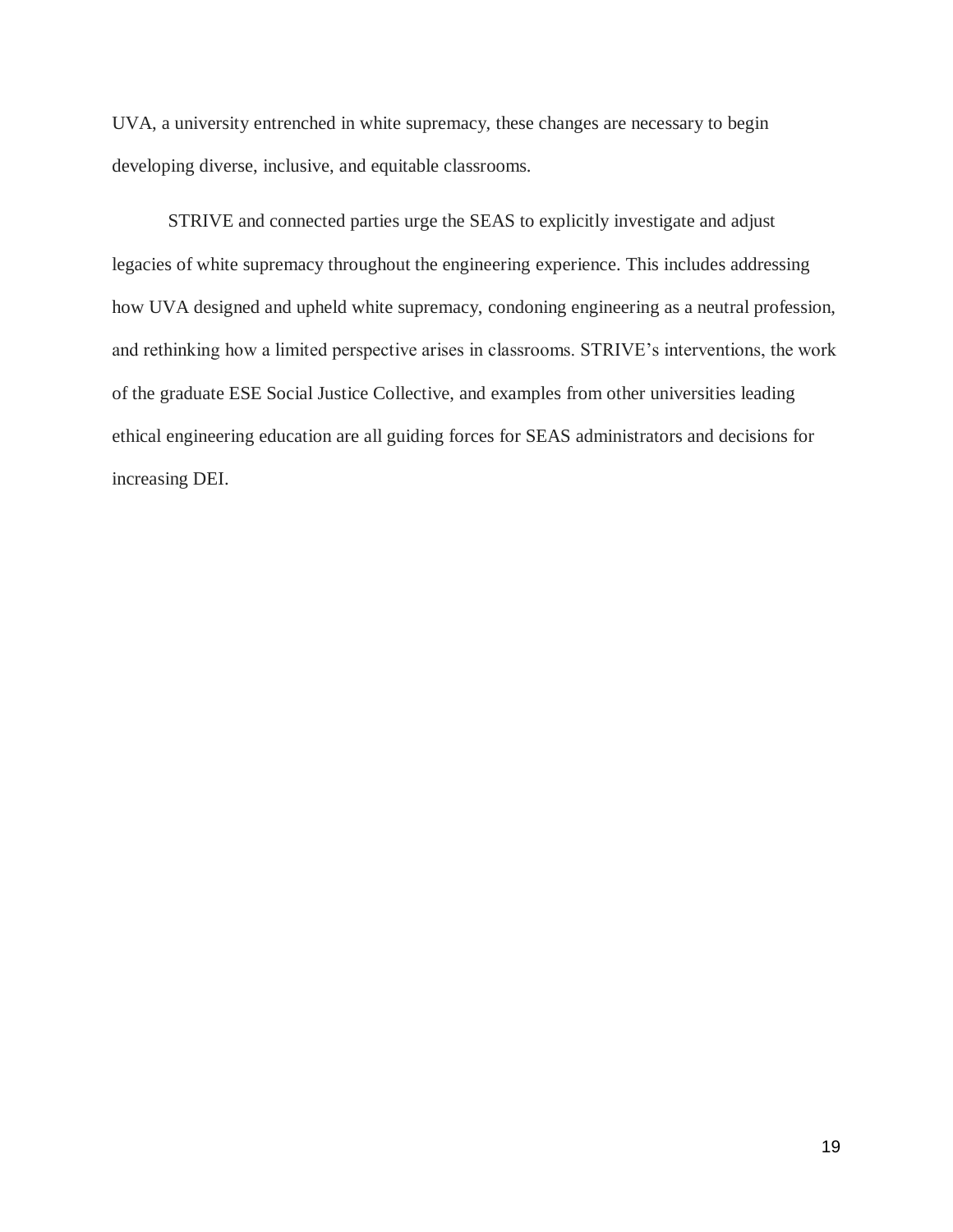### **Conclusion**

White supremacy has shaped engineering. Discrimination became key to the profession through its development during colonization and the Industrial Revolution and continues to shape the experiences of underrepresented and racically minoritized students at predominatley white institutions like UVA. These legacies have normalized white supremacy and racism at these institutions and created programs that train unethical engineers because of the influences of racism in their daily experiences. As a collective, the SEAS must rethink what is valued in engineering, and should actively address the legacies of white supremacy that take place in the school in order to address these unethical legacies and impacts. The SEAS has the opportunity to support diversity initiatives, increase representation amongst faculty and staff, and rethink the pedagogy in classrooms as an effort to address the perpetuation of racism in school. In a local community approach, STRIVE investigated the influence of racism at UVA, how this influence creates engineers with unethical foundations, and designed interventions emphasizing care ethics, duty ethics, virtue ethics, and utilitarianism in their methodologies. STRIVE calls UVA and the SEAS to continue these initiatives and to expand these programs in the required experiences of engineering students. Further, universities should rethink their core engineering experiences to specifically prioritize social justice and diversity, equity, and inclusion. By accountably addressing contributions to white supremacy and prioritizing social justice, engineering schools like the SEAS will more justly reach their goals of training engineers that promote the well-being of communities.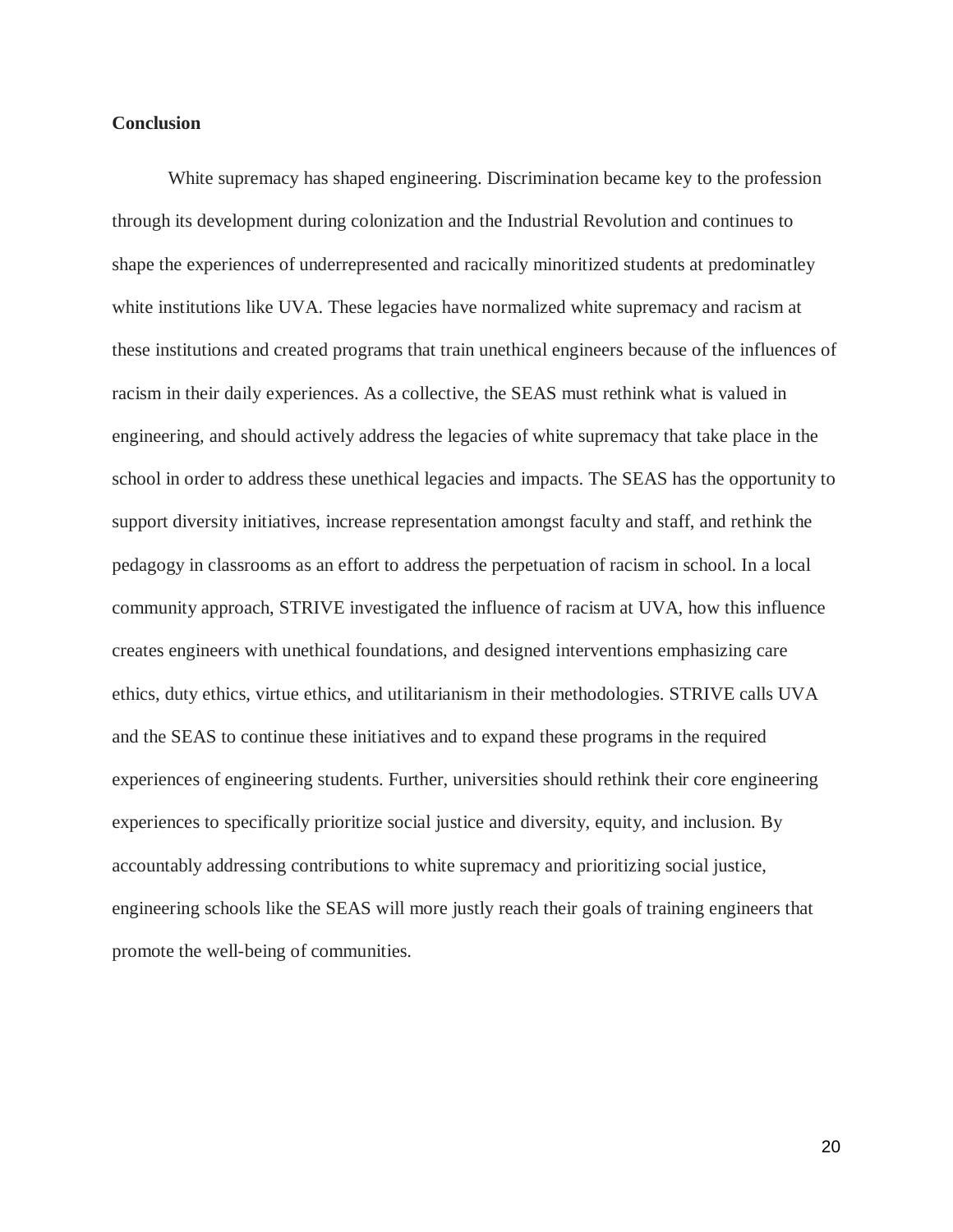## **Appendix**

### Appendix A

### **Short (present- 1 year):**

- I. Inclusion of educational slides throughout the engineering school
	- A. This program will provide a database of PowerPoint slides. This database contains three categories: 'Contextualizing UVA's History', 'Designed Racism', and 'Alumni Successes.' Every week each class in the engineering school must discuss one of these slides, connecting the slide to their particular class, technical solution, or potential career path. Looking for implementation within the ESE department during the spring semester to pilot the program.
- II. Oral History Exhibit of SEAS Integration and Coeducation
	- A. In collaboration with Reflections: Oral History at UVA to be presented in Spring 2022.
	- B. Focusing on rebuilding relationships with BIPOC and female alumni and collecting their narratives of their time at SEAS.
- III. Collaborating with Professors Keith Williams and Ben Laugelli on developing the new STS1500/ENGR curriculum
- IV. Creating introduction slides for all the maintenance and facilities workers throughout SEAS.
	- A. Including pictures and bios submitted by each individual who chooses to participate. Slides then included on TVs throughout SEAS. Students will be encouraged to get to know the facilities and maintenance workers. Addressing the history of UVA's segregation, the treatment of the Black Charlottesville community, and a general disregard for the workers providing necessary services for the functioning of the university.
- V. Expanding STRIVE numbers to ensure longevity within the engineering program and commitment to these goals.
- VI. Designing a website based on trading zones to educate engineers on environmental justice and the Rights of Nature to limit the support of hazardous projects.
	- A. Designed in collaboration with SunTribe Solar and the Social Justice in Engineering Workshop and under the guidance of Kimberley Fields and Leidy Klotz (draft published by December)

## **Mid (2-4 years):**

I. Creation of a grant program partnering undergraduates with professors to redesign a course's curriculum with a focus on including diversity, equity, and inclusion throughout the class.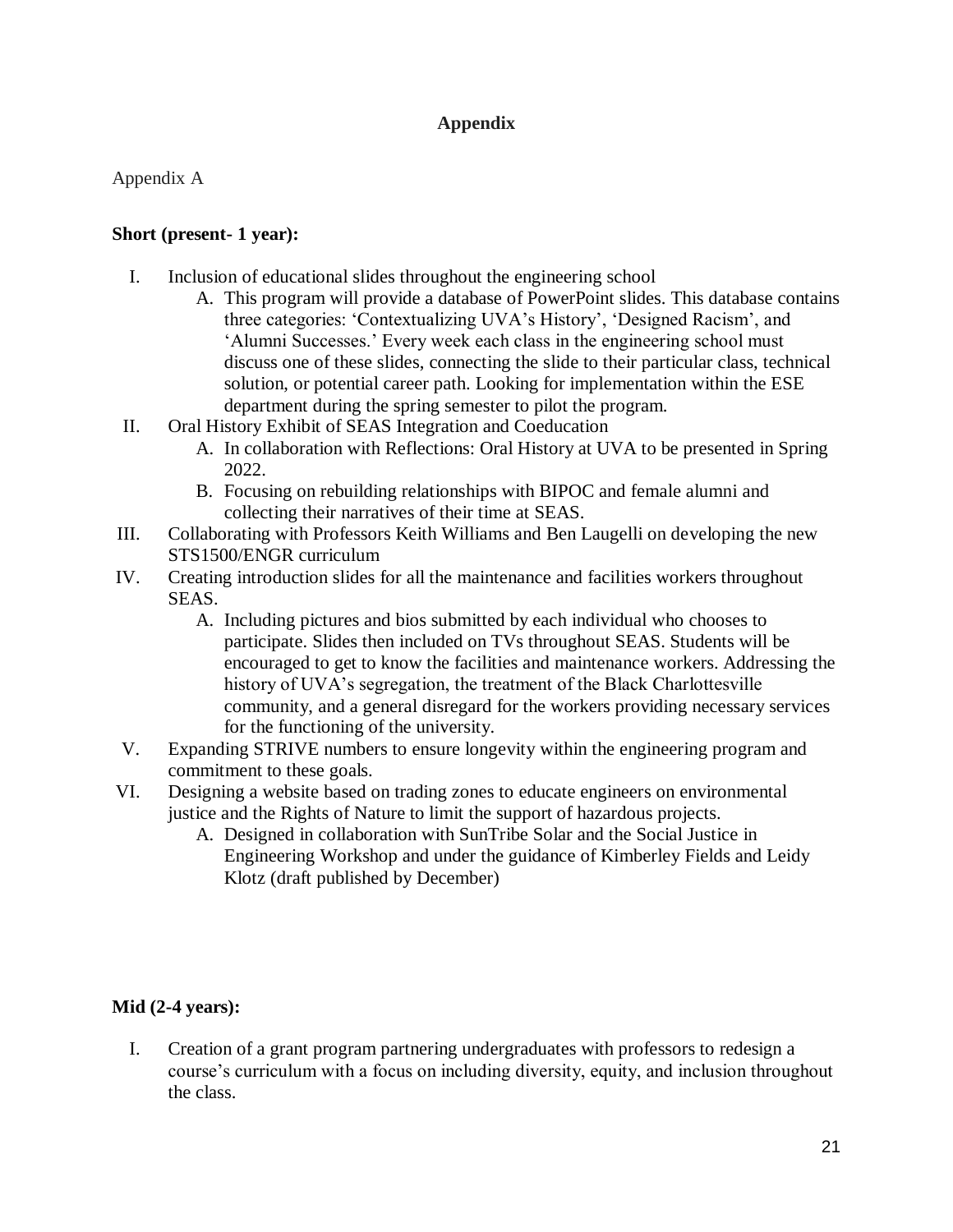- A. Creating between 6-10 pairs that can take their research and findings into their smaller learning communities (i.e. major departments and classroom discussions), creating an ever-expanding network of impact. Currently collaborating on this program with the Center for Teaching Excellence.
- B. Has the potential to expand with Professor Louis' NSF proposal by having cross UVA and local minority-serving institution partnerships.
- II. Create direct pathways for classes to work with the Charlottesville community in outreach projects targeting the requests and needs of the local community.
- III. Mandating all professors attend moderator training for discussions concerning race and privilege.

## **Long: (5-6 years):**

- I. Complete overhaul of core engineering curriculum ensuring that social justice, human impact, and one's privilege are adequately addressed.
	- A. Including culturally sustaining pedagogy throughout every class.
	- B. Examining how traditional teaching examples may or may not be connected to White supremacy.
	- C. Including classes relating courses technical material and social justice in core major requirements.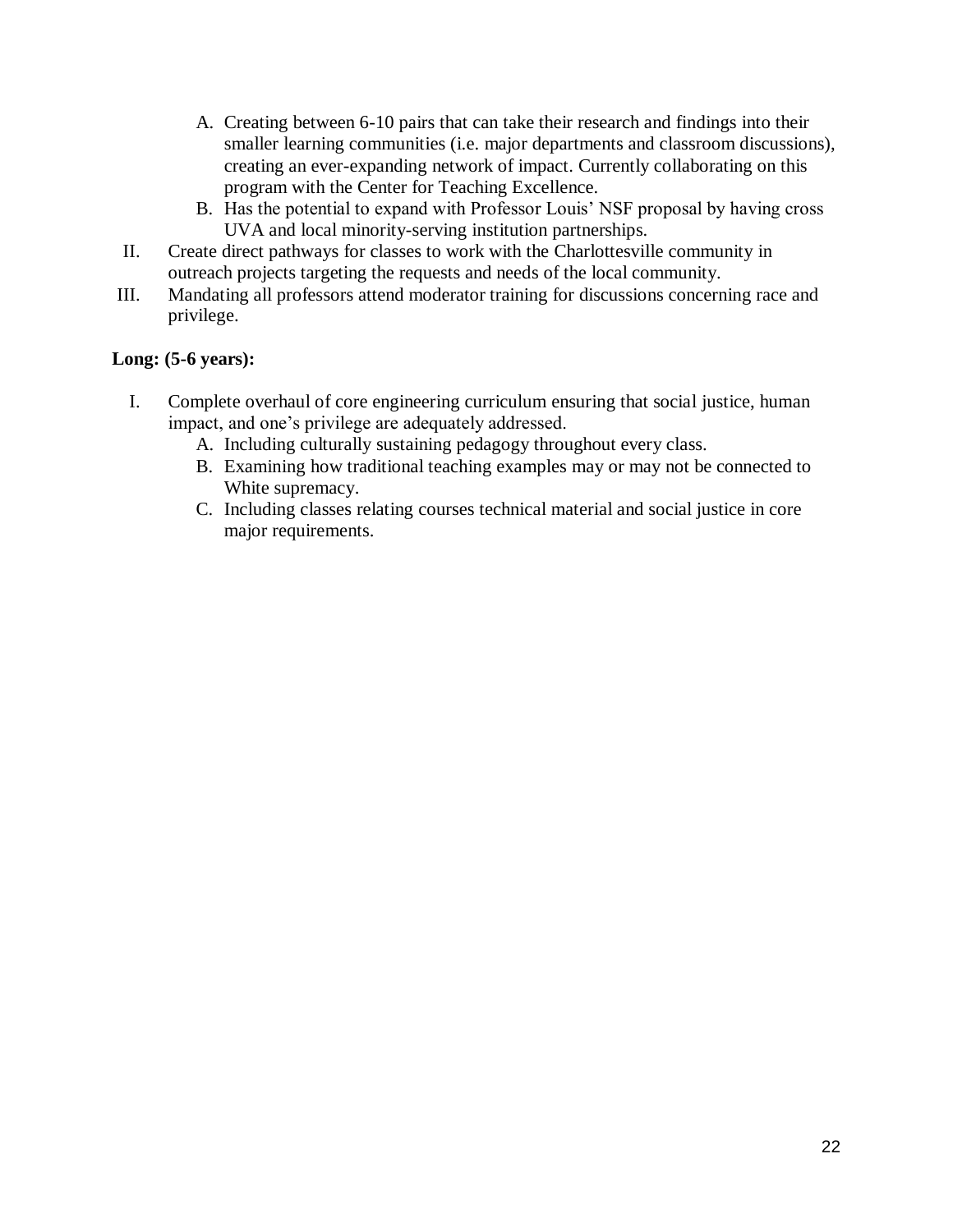### **Resources**

American Battlefield Trust. October 30, 2020. The Lost Cause: Definition and Origins. Retrieved from May 6, 2021, from https://www.battlefields.org/learn/articles/lost-cause-definitionand-origins

Black Student Alliance. (2020, June 1). The Reiteration of Historic, Yet Unmet, Demands.

Black UVA Community. (June 2020). Solutions Proposed by the Black Community to Improve Racial Equity on Grounds. Retrieved March 5, 2021, from http://voicesforequity.virginiaequitycenter.org/assets/documents/Solutions%20Proposed %20by%20the%20Black%20Community%20to%20Improve%20Racial%20Equity%20o n%20Grounds.pdf

Cabrera, N. L. (2009). Invisible Racism: Male, Hegemonic Whiteness in Higher Education.

- Devonish-Mills, L. (2020, October 22). How ethics and diversity are inextricably linked. Thrive. Retrieved May 3, 2022, from https://thriveglobal.com/stories/how-ethics-and-diversityare-inextricably-linked/
- Dillard, C. (2012, April 17). University honors Roy Willis, first African-american lawn resident, Arts & amp; Sciences graduate. UVA Today. Retrieved April 6, 2022, from https://news.virginia.edu/content/university-honors-roy-willis-first-african-americanlawn-resident-arts-sciences-graduate
- Diversity, equity, and Inclusion Demographic Data. University of Virginia School of Engineering and Applied Science. (2021, February 2). Retrieved April 6, 2022, from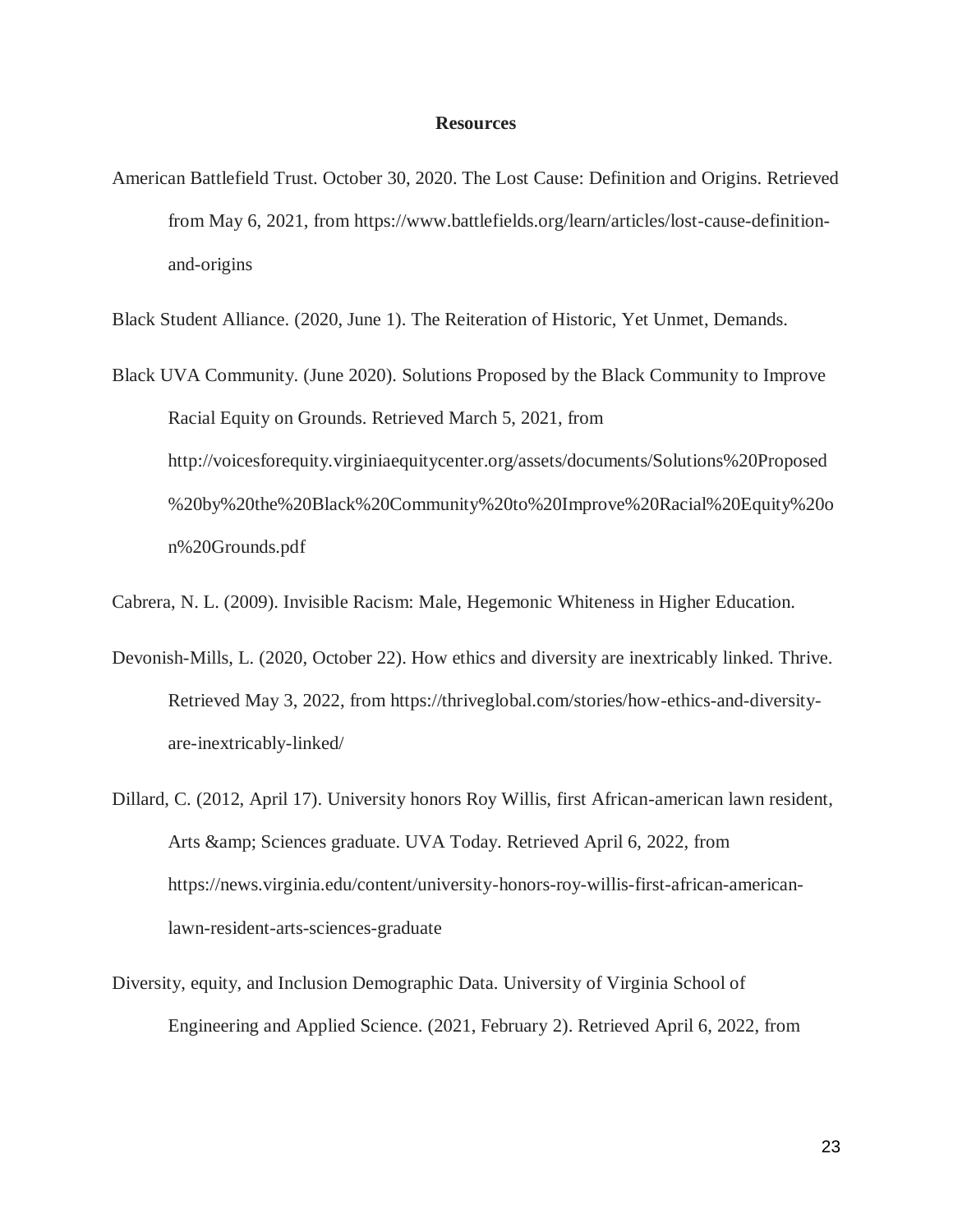https://engineering.virginia.edu/departments/engineering-systems-andenvironment/diversity-equity-and-inclusion/diversity-equity-and#accordion553063

Engineering Data USA. Data USA. (n.d.). Retrieved October 14, 2021, from https://datausa.io/.

- Estrada, M., Burnett, M., Campbell, A. G., Campbell, P. B., Denetclaw, W. F., Gutiérrez, C. G., Hurtado, S., John, G. H., Matsui, J., McGee, R., Okpodu, C. M., Robinson, T. J., Summers, M. F., Werner-Washburne, M., & Zavala, M. E. (2016). Improving underrepresented minority student persistence in STEM. CBE—Life Sciences Education, 15(3). https://doi.org/10.1187/cbe.16-01-0038
- Eswaran S., Toluwalogo O., Jeffery T. Engineering for a better future Carnegie Mellon University. (n.d.). Retrieved October 14, 2021, from https://engineering.cmu.edu/accelerator/\_files/documents/engineering-a-better-future.pdf.
- Ernst, H. R. (2010). "Environmental Conflict: A Clash of Values." In Fight for the bay: Why a dark green environmental awakening is needed to save the Chesapeake Bay. essay, Rowman & amp; Littlefield Publishers.
- Garibay, J. C. (2015). Stem students' social agency and views on working for social change: Are stem disciplines developing socially and civically responsible students? Journal of Research in Science Teaching, 52(5), 610–632. https://doi.org/10.1002/tea.21203
- Gregory Swanson, first African American admitted to the University of Virginia. Encyclopedia Virginia. (n.d.). Retrieved April 6, 2022, from https://encyclopediavirginia.org/1164hprbc2102083708b2b/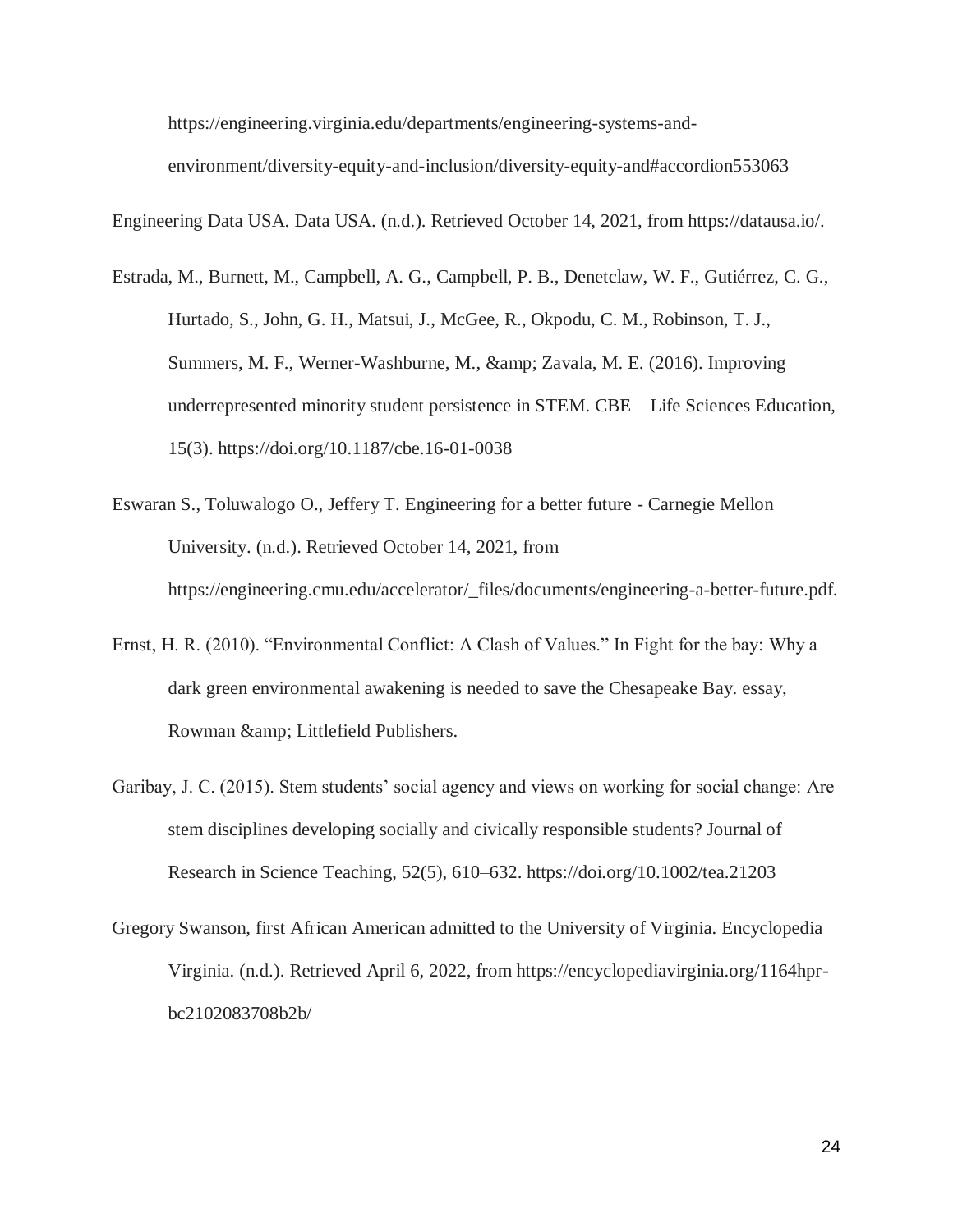- Hoople, G. D., & Mejia, J. A., & Chen, D., & Lord, S. M. (2020, June), Reimagining Energy Year 2: Integrating CSPs into Course Development Paper presented at 2020 ASEE Virtual Annual Conference Content Access, Virtual On line . 10.18260/1-2--35135
- Indigenous/Uva relating. Office For Equal Opportunity and Civil Rights. (2022, March 30). Retrieved April 6, 2022, from https://eocr.virginia.edu/monacan
- Kasey, J. (2020, November 13). Mapping Indigenous/UVA Relations: Stories of Space, Place, and Histories. Retrieved from November 13, 2020, from [https://ihgc.as.virginia.edu/news/mellon-fellows-seminar-kasey-jernigan-](https://ihgc.as.virginia.edu/news/mellon-fellows-seminar-kasey-jernigan-%E2%80%9Cmapping-indigenousuva-relations%E2%80%9D) [%E2%80%9Cmapping-indigenousuva-relations%E2%80%9D](https://ihgc.as.virginia.edu/news/mellon-fellows-seminar-kasey-jernigan-%E2%80%9Cmapping-indigenousuva-relations%E2%80%9D)
- Kelly, C. (October 2020). Racism is the manifestation of White supremacy and antiracism is the answer. The Research Journal for Engineering Education.
- Lee, M. J., Collins, J. D., Harwood, S. A., Mendenhall, R., & amp; Huntt, M. B. (2020). "if you aren't white, Asian or Indian, you aren't an engineer": Racial microaggressions in STEM education. International Journal of STEM Education, 7(1). https://doi.org/10.1186/s40594-020-00241-4
- McInnis, M. D., & Nelson, L. P. (2019). Educated in tyranny: Slavery at Thomas Jefferson's university. University of Virginia Press.
- McGee, E. O. (2020). Interrogating Structural Racism in STEM Higher Education. Educational Researcher, 49(9), 633–644. https://doi.org/10.3102/0013189X20972718
- Mejia, J. A. (2021, November 11). Thinking about racism in engineering education in new ways. IEEE Technology and Society. Retrieved April 6, 2022, from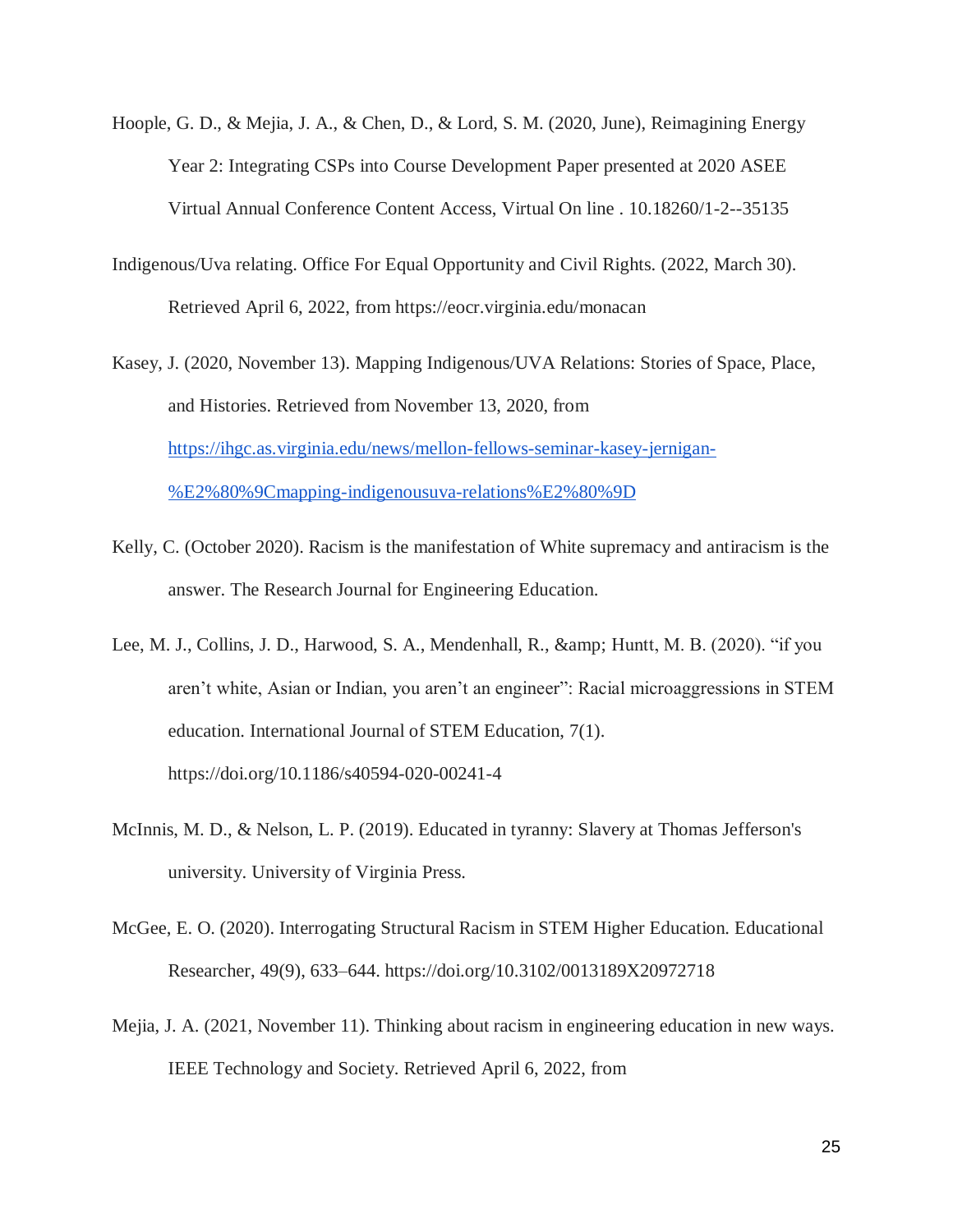https://technologyandsociety.org/thinking-about-racism-in-engineering-education-innew-ways/

- Memorial to enslaved laborers. President's Commission on Slavery and the University. (2022, February 19). Retrieved April 6, 2022, from https://slavery.virginia.edu/memorial-forenslaved-laborers/
- Merriam-Webster. (n.d.). White supremacy. In Merriam-Webster.com dictionary. Retrieved April 29, 2022, from https://www.merriam-webster.com/dictionary/white%20supremacy
- Nelson, L. P., & amp; Harold, C. N. (2018). Charlottesville 2017 The Legacy of Race and inequity. University of Virginia Press.
- Provence, L. (2017, July 5). Ring of Freedom: Uva acknowledges its past with slave memorial. C. Retrieved April 29, 2022, from https://www.c-ville.com/ring-freedom-uvaacknowledges-past-slave-memorial/
- Resources. Voices for Equity. (n.d.). Retrieved July 14, 2021, from [http://voicesforequity.virginiaequitycenter.org/.](http://voicesforequity.virginiaequitycenter.org/)
- Reynolds, P.P. Preston, R. September 27, 2017. Eugenics at UVA and Its Impact on Race and Gender Inequity. Power, Violence and Inequality Collective.

Reynolds, P. P. (2021, November 23). Uva and the history of race: Eugenics, the Racial Integrity Act, health disparities. UVA Today. Retrieved April 29, 2022, from https://news.virginia.edu/content/uva-and-history-race-eugenics-racial-integrity-acthealth-disparities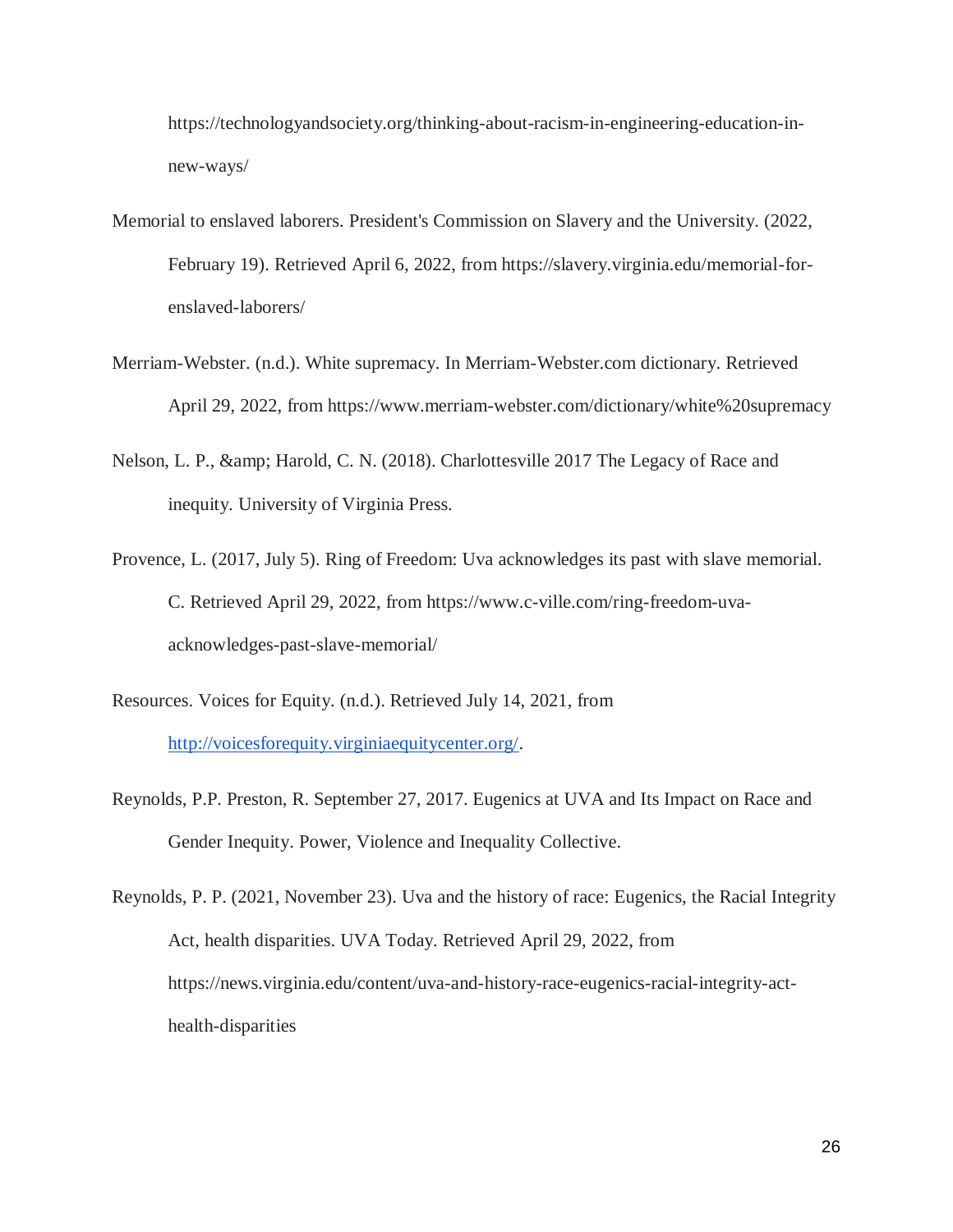- Scott, S. (2021, May 17). The normalization of deviance . Starling Trust. Retrieved April 6, 2022, from https://starlingtrust.com/couch/uploads/file/the-normalization-of-deviancestarling.pdf
- Sganga, N. (n.d.). What to know about the civil trial over Charlottesville's deadly "Unite the right" rally. CBS News. Retrieved April 6, 2022, from https://www.cbsnews.com/news/charlottesville-unite-the-right-rally-trial-what-to-know/
- Shi, Y. (2018). The puzzle of missing female engineers: Academic preparation, ability beliefs, and preferences. Economics of Education Review, 64, 129–143. https://doi.org/10.1016/j.econedurev.2018.04.005
- Slater, R. B. (1996). The first black graduates of the nation's 50 flagship state universities. The Journal of Blacks in Higher Education, (13), 72. https://doi.org/10.2307/2963173
- Smith, D. M. (2017). Counting the Dead: Estimating the Loss of Life in the Indigenous Holocaust, 1492-Present. Native American Symposium.
- Thomas Jefferson's Monticello Official Website. Monticello. (1970, October 23). Retrieved October 14, 2021, from https://www.monticello.org/.
- UVA Engineering. UVA Engineering's Roadmap to Excellence. Retrieved October 8, 2021, from [https://engineering.virginia.edu/sites/default/files/common/offices/marketing-and](https://engineering.virginia.edu/sites/default/files/common/offices/marketing-and-communications/UVA%20Engineering%20Roadmap%20to%20Excellence.pdf)[communications/UVA%20Engineering%20Roadmap%20to%20Excellence.pdf](https://engineering.virginia.edu/sites/default/files/common/offices/marketing-and-communications/UVA%20Engineering%20Roadmap%20to%20Excellence.pdf)
- UVA Division for Diversity, Equity, and Inclusion. Inclusive Excellence. Retrieved September 19, 2021, from https://dei.virginia.edu/inclusive-excellence

Vaughan, D. (1996). *The Challenger Launch Decision*. University of Chicago Press.